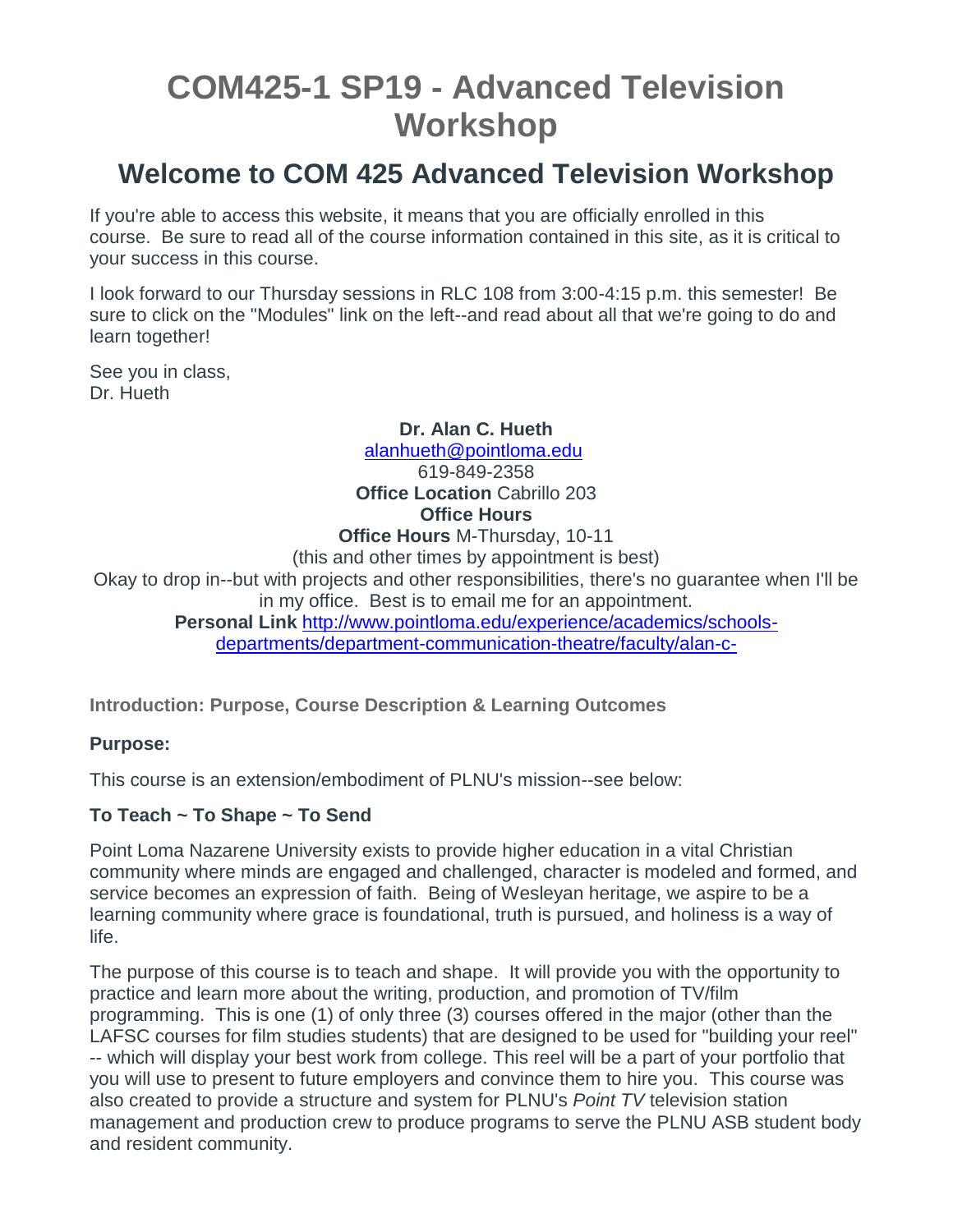#### **Course Learning Outcomes**

As a result of this course, you will display knowledge and skill in one (1) -- or more -- of the following activities in your projects:

1. The film and/or television production process; and

2. Pre-Production--including producing, script conceptualization and writing; and/or

2. Production--including camera, lighting, sound, graphics, teleprompting, floor direction, switching, engineering, producing, directing; and/or

3. Post-Production editing--including all image and sound assembly into a completed project; and/or

4. Program exhibition and promotion--including loading finished projects and information onto the *Point TV* website AND Instagram, Twitter, Facebook, Vimeo, and YouTube pages.

The goal is to help you to improve your skills in at least a few (or more) of these areas.

**This course is based on the following assumptions:**

1. We (students & faculty) are **stewards** of these technologies and PLNU *Point TV* homepage*,* Facebook page, Vimeo and YouTube pages, and all other social media venues.

2. *Point TV...* exists to **serve** the PLNU community.

3. *Point TV...* programs should **inform**, **nurture and uplift**, and (especially) **entertain** PLNU viewers.

4. *Point TV...* should showcase student scriptwriting, performance/talent, and/or production skills, providing students the opportunity to create an **"audition tape/reel"** that they can use for future job opportunities.

5. *Point TV...* should **showcase and celebrate the wider PLNU community's gifts and talents**.

**General Expectations & Timesheet**

You will be required to do the following in this course:

1. Invest a minimum of forty (40) hours (for C-grade) on production of projects during the semester and, if you are interested in a future leadership position with *Point TV...,* you should invest as many hours as possible working with a present *Point TV* student manager (see the Mentoring Program below). This could involve attending meetings (in and out-of-class) with one (or more) of the managers, or working and assisting them with management tasks, and/or shadowing them as they work in their management role. You should track and document all time spent in these different activities, and note them on your production time sheet (filed attached at the bottom of this page). More details about hours and grading are included in the Evaluation and Grading section of this website;

2. Display evidence of an increasing interest in, and appreciation for, the development of writing and production skills that display professional production values. This includes being engaged and involved in the different areas of production, including leadership & teamwork, producing, scriptwriting, directing, camera, set design, lighting, sound, graphics,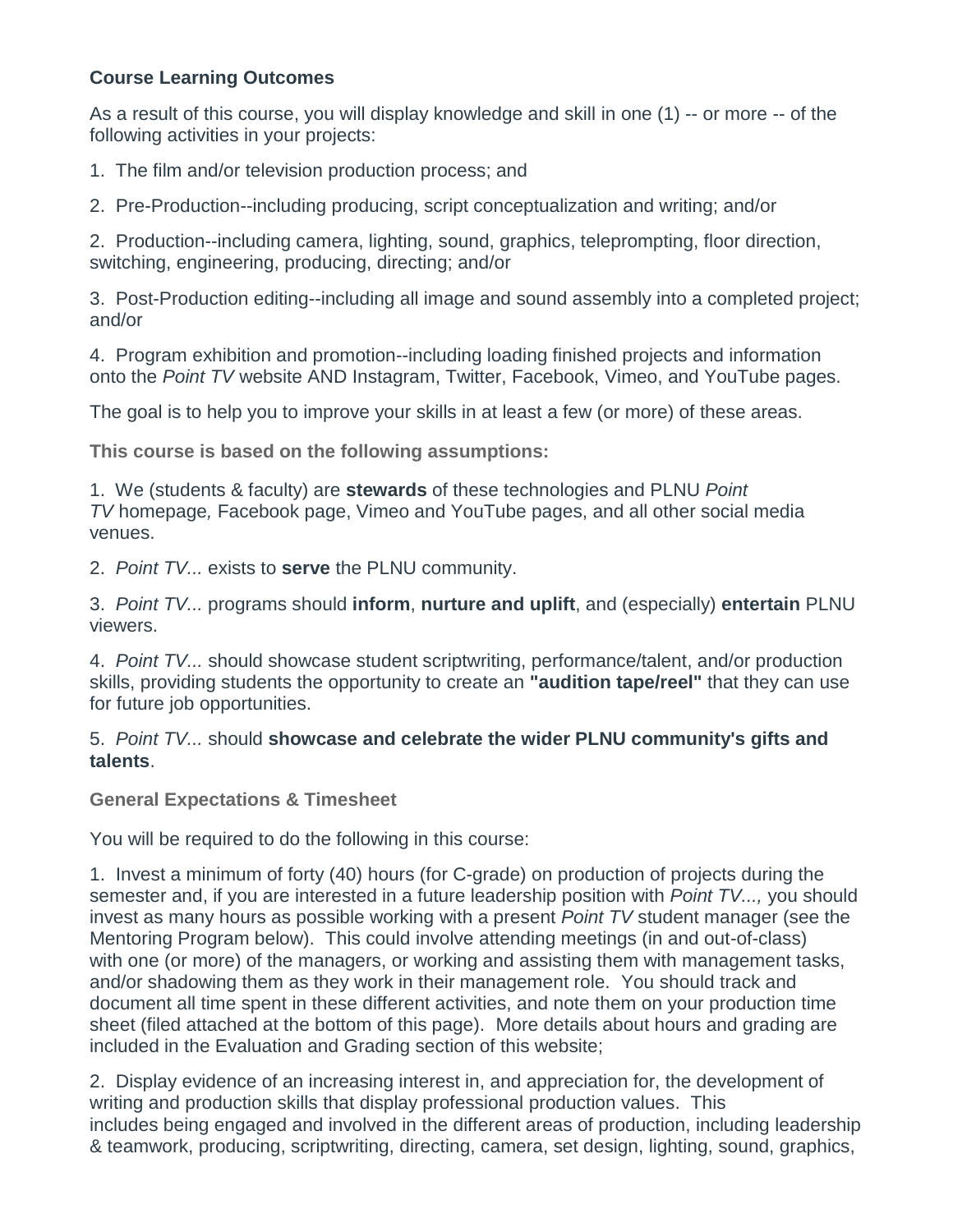editing, and other crew positions. It also means faithfully-attending and actively participating in the in-class production planning and screening sessions; and

3. Exhibit evidence of sympathy and appreciation for the principles and doctrines of our Christian faith at PLNU in the programs that are produced for *Point TV*.

## **"Mentoring Program"**

One of the unique strengths of the media com major (and especially this course) is that inexperienced students have the opportunity to work with and be mentored by more experienced students. To accomplish this, you have the opportunity to earn course hours by attending scheduled mentoring sessions. These sessions include the following options:

1. If you're interested in increasing your knowledge and skill of a particular Point TV management job (eg. Station Manager, Productions Manager, etc.) you can meet with, shadow, and assist/work with Point TV managers; or

2. If you're interested in increasing your knowledge and skill of a particular piece of equipment and production job, you can be paired with another student who will meet with you and demonstrate how to operate the equipment. These include the jobs of server, sound, remote camera, lighting, technical director (switcher), director, editing, and graphics for one or more of the different shows being produced this semester. Students and mentors can put this on their time sheet counting toward your total hours.

**How to become a mentor:** just get good at what you're doing as a leader or production crew member, and let the Station Manager and Dr. Hueth know if you're interested, and your name will be included on our mentor's list for this semester on this page....mentor names to be provided below soon.

#### **Mentors:**

All of the *Point TV* managers AND...

Anyone else who has special known (or unknown) skills or knowledge of software, etc. Does anyone have some good experience with Adobe After Effects?

**How to become a mentee:** this can happen in a couple of ways. One way is to shadow, watch, and/or assist the mentor do their work during the production of a show or film. Another way is to let the mentor know of your interest and set up a mutually-shared time when you can meet at the studio and do a more formal instruction session.

You MUST note this activity on your time sheet, and include the name of the mentor or mentee that you worked with on this.

#### **Watch Our** *Point TV* **Shows**

See all kinds of projects and films that can inform, inspire, and stir some creative thinking for this course and beyond. It's also about watching "where the bar is" on all of these shows and how to make them just as good OR better!

Here's the *[Point TV.](http://pointtv23.com/com425and243/)* website that includes show descriptions, production schedules, crew lists for shows, press releases/news about the latest news about the station and the media com and broadcast journalism students and their activities. The links below showcase past student TV shows, films, documentaries, and all of the other different kinds of shows produced by Point TV!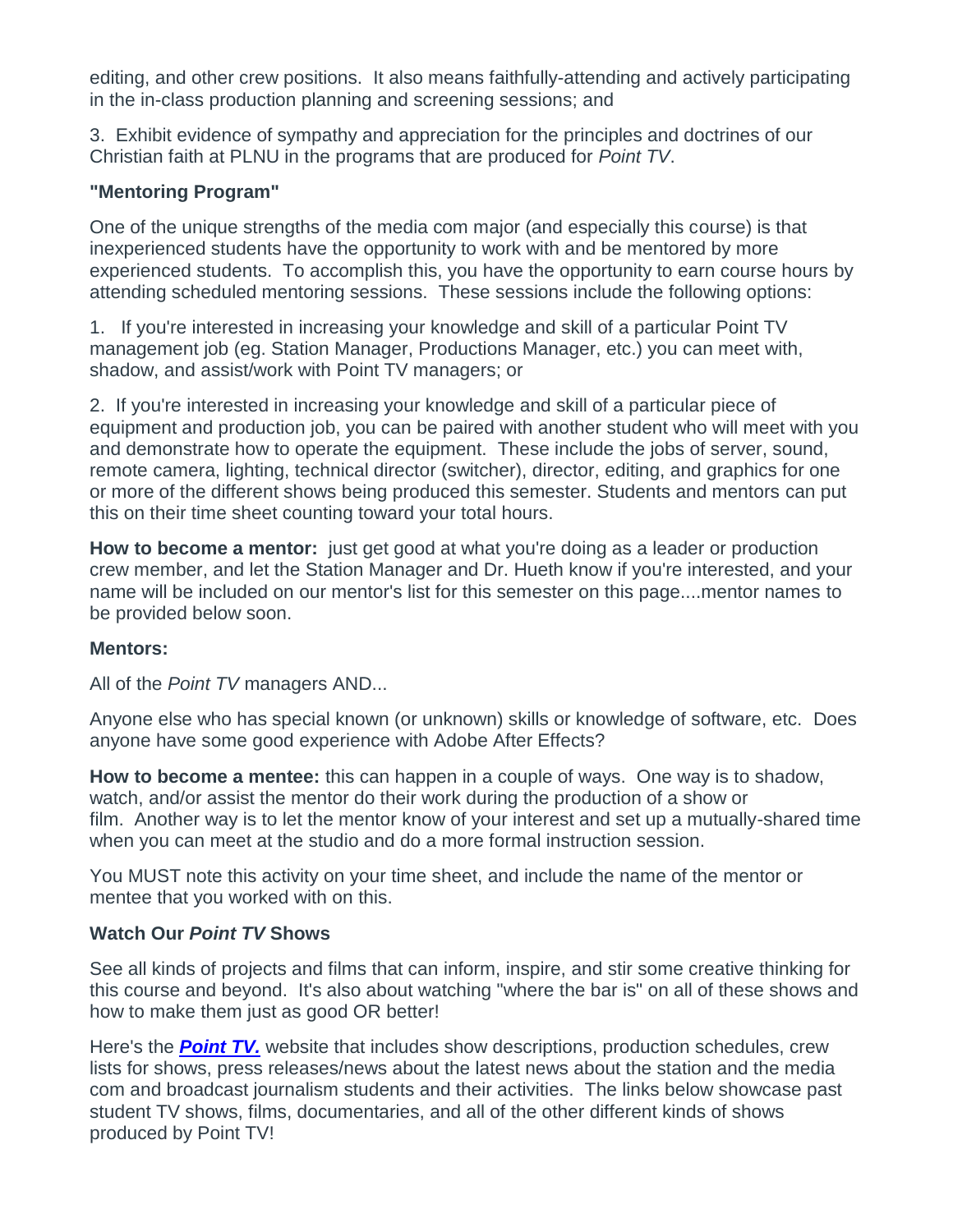#### **SHOWS TO BE PRODUCED – Spring, 2019**

#### **MUST DO'S:**

*La Vida Loma (or rename it)*-- reviving PLNU's one (and only) magazine show from the past! The show could be 10-15 minutes and include a host(s) and feature stories -- which are about people, places, events, etc.. You could produce for a PLNU (or general college aged group) audience about San Diego!...cheap dates, cheap clothes, freebie places to go and things to do, unique/famous people (athletes, artists, musicians, etc.), fun events (free and not free)...and format the show with clever "segments" (and these are just off the top of Hueth's head (so to speak)-- eg. "I Wish I Could Do That" -- an artist feature, "Cool Cheap Dates" -- for cool cheap date ideas, "I'll Betcha Can't The Tean of Tean's Team in the challenging thing--like surfing and snow boarding or skiiing in one day in SoCal!)--like "The Pulse"...and any other clever segments that could have "legs" --which means some kind of place or idea with unending story possibilities. Include a tease and commercial before each segment...and BE CREATIVE, PROFESSIONAL, AND HAVE FUN!

*Loma Sports Tonight* — (7 or 8) shows--which includes the four (4) LST basketball games (see below). These game-shows would be rounded out by three to four 15-minute (or so) additional sports shows.

**Spill the Beans** -- at least one (1) show (or more, if there's interest) featuring a host and PLNU faculty member Q & A about "light roast," "medium roast," and "dark roast" questions...a close-up look at who they really are, what's really important to them, why they do what they do, etc.

*Acoustic Showcase*—at least one (1) show (or more if there's interest). A 15-20 minute music show that includes an interview with a talented PLNU student guitarist/instrumentalist, and three song-performances. The performance portion of the show can be a carefully preplanned, multi-camera, live-to-HD/card studio-produced performance and add effects (eg. well-timed de-focuses--and other FX) in post OR shoot documentary style in the field or studio.

*Reel Students*--three (3) shows total--with two shows featuring three (3) of the best COM 243 films that showcase "The Best Intro Projects From the Past." The show will include two hosts/"characters" (ideally a guy and girl) who will intro and talk/tease about each of the films (individually), then show the film...then make some relevant comments afterward. This will require producer and hosts to watch the films before they write the intro-teases and the post film comments for each film. The third *Reel Students* show will be a historical-celebration show, and feature PLNU's first short film that started the production of films on the PLNU campus. The film is *The Isle Nevis* (2004). This is the 15th anniversary of the film, and was written and directed by Jason Carter (of DreamWorks and Disney Motion Pictures fame) - who will be interviewed via Skype in the COM 150 class (in RLC 101) on Wednesday, February 20, 2019. The scripts for all three *Reel Students* shows this semester MUST BE APPROVED (by Hueth) one (1) week (or more) in advance of production of the shows. Best approach: plan on recording all three shows in one night...studio production is your best/most efficient option...we can talk about a new set for this show.

*Heynouncements* -- *informal PLNU events & news video blog* ---- ten (10) weekly fun, informal, brief updates on Loma events and news (social media interaction)--Length: 1 minute each--shows produced in advance enough to show in chapel.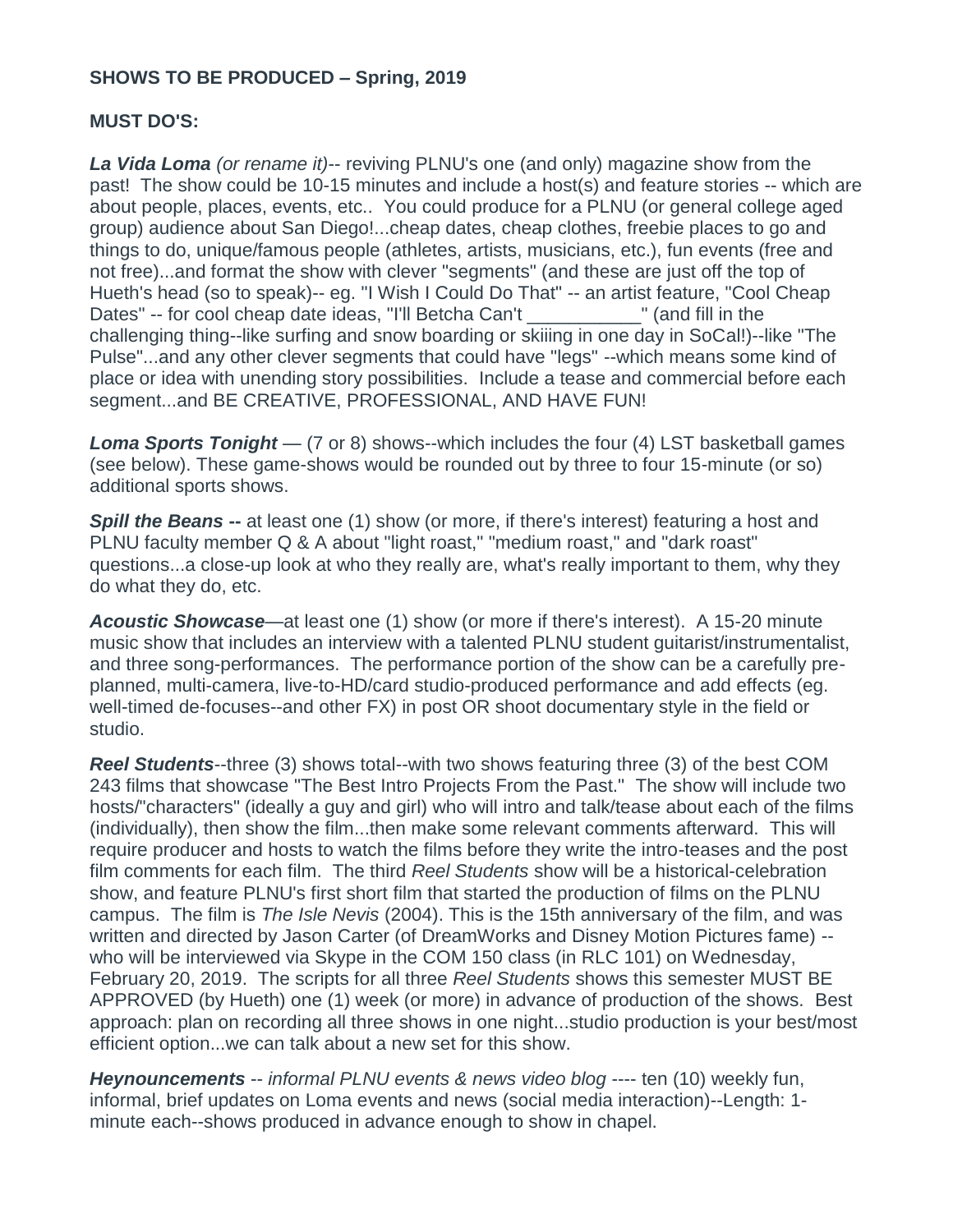**[The 60-Second Challenge](https://canvas.pointloma.edu/courses/44425/files/2304614/download?wrap=1) <b>** - Short Films--at least two (2) short films--each no longer than one (1) minute. Scripts must be approved by Hueth in advance -- one week -- of production.

## *Also see [60 Second Docs.](https://www.youtube.com/channel/UCYsWPPZMhfI9EddYpPe6CYw)*

*LST PLNU Women's & Men's Basketball games-*-four (4) games over two nights: Thursday, January 24th AND Saturday, January 26th. Will include a live-to-tape threecamera crewed game with color and play-by-play announcers, a floor reporter, and other crew positions in the gym. It will also include a one or 2-person LST host and a three (3) camera studio crew for intro, half-time and the game's/show's closing in the studio. Each game will include a pre-game show, 1st half and an on-the-floor interview, followed by a halftime review. Then the 2nd half -- with a post-game interview, and a post game studio segment for each game/show.

#### **"The Technical Set-Up for Producing a Loma Sports Tonight PLNU Basketball Game Show"**

This will be a five (5) minute training video on how to set-up and get all picture and sound from the gym to the studio control room. The focus of the video will be on setting-up the fiber connection box in the gym and in the fiber connection box in the studio control room. This will also include basic (less-detailed) set-up for cameras, floor mics, video and sound cord bundle runs for upper cameras and the floor camera on the gym-floor. It will also include setup of the sound board in the office on the 2nd floor of the gym.

*Point TV Show Promos--*two (2) 30-second show promo-commercials for Reel Students, Acoustic Showcase, Coastline News, and/or another show.It must have a theme and be creatively-scripted and include clips (short soundbites, scenes, etc.) from past shows. Writers: we're counting on you to utilize knowledge from COM 175 before you write this script....and the scripts must be approved by Hueth BEFORE you produce the promos.

#### *Some Alternative Ideas:*

*Journeys* documentaries OPTIONAL:

1. *Point TV Ventures* (tentative title): a 5 minute documentary (or a less-time feature story) about *Point TV* --the who, when, when, where, why and how. It should include the leaders, producers, and others involved in shows they are producing this semester--with b-roll clips of past shows, etc.

2. *Behind-the-Scenes* --a 3-5-minute (or so) feature story/documentary that showcases what happens behind-the-scenes of making a *Coastline News* show, or a *Loma Sports Tonight* with a basketball game, or another show that will be produced this semester. If interested in this, please let Hueth know what you want to do and we'll help you to envision, structure, and shoot this show...and optimize its engagement and entertainment values.

Exampl[e](https://canvas.pointloma.edu/courses/44425/files/2304633/download?wrap=1)s: see **Bhow Promo Examples** 

## **An ADDITIONAL OPPORTUNITY!**

There were a bunch of scripts from the fall, 2018, COM 175 scriptwriting class. How about doing a five (5) minute (or less) pitch for an idea for a NEW show! You'll have this opportunity in our week two (February 17th) class session. The pitch must include:

- 1. Title, show time-length, and a short description of the show (synopsis); and
- 2. A script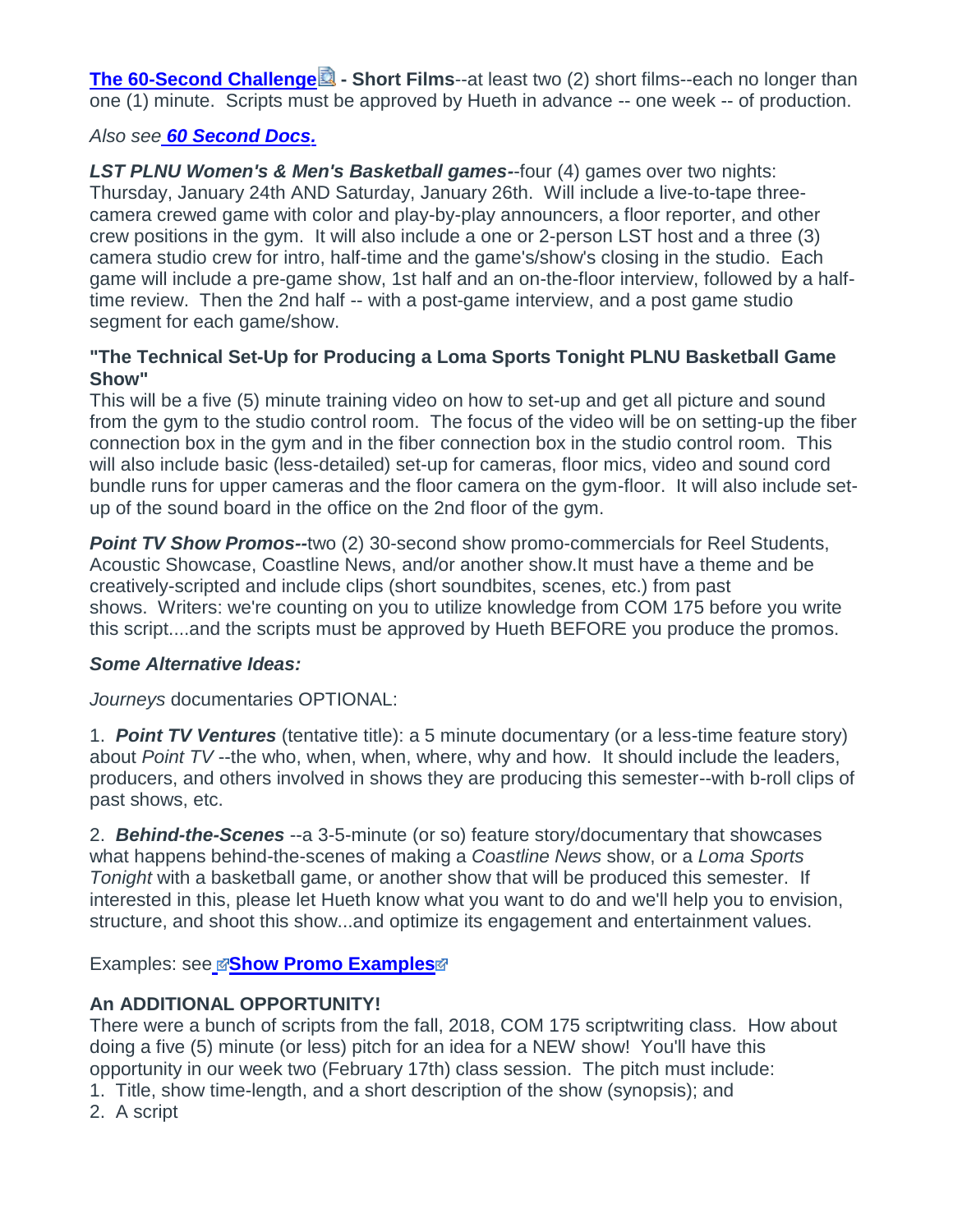Lets make a/some new show(s) that will last for a decade (or more) -- like *Reel Students, Coastline News, Acoustic Showcase*, and *Loma Sports Tonight*! Be creative and have fun!

#### **"The Unit"**

For those that may not know, PLNU media com and broadcast journalism students have been providing production services for on and off-campus non-profit and for-profit organizations since 2005. The exponential number of requests over the past few years has prompted the creation of, for lack of a better term, an organized *group* -- which includes those students involved in this kind of activity. These are students who have proven their skills, work ethic, dependability, and trustworthiness through their individual, group, and class projects. The name of this group has been-- to date -- the PLNU Professionals Unit. I'm leaning toward *The Unit* as an official name.

The past thirteen (13) years students have worked on a number of projects:

- Over 190 Cuisinart Corporation product promotional videos
- Ten (10) videos for Lord & Gladden (a local investment company)
- Six (6) faculty using technology videos for PLNU's Provost office
- A 15-minute grant-funded documentary called *Stay With Me* -- for Point Loma School district

We've done over \$27,000 in business--through producing and/or renting and studentproducing these projects. This year, we're open to doing more work...let Hueth know if you come across a department on-campus OR organization off-campus that needs videos to be made.

We're looking for students with proven skills, a strong work ethic, dependability, and trustworthiness to work on these projects. I'll be talking with Rick and some of the *Point TV* leadership team about possible students to approach. These are paid positions -- it's minimum wage for PLNU funded projects. Outside projects can involve higher pay -- as much as \$15-20/hour (depending upon your role, complexity of project, project budget, etc.).

#### **Production Workshops**

The production workshops occur during class time--when we don't have a lab or screenings or production planning to do. They are student-led...with your advanced peers sharing their knowledge This semester we will have the following workshops: **TBA**...but here are some ideas from the past...

**Field Lighting**--instruments, accessories, and purposes

**Field Cams with Studio Configuration**--how to set up cameras for multicamera remote productions

**Technical Directing & The Switcher-**-review and advanced techniques for using the switcher

**Graphics**--Xpressions and basic Adobe After-Effects for television shows and films **Editing**--a "How do I do this?" session--revewing some basics and going beyond the basics

What ideas do you have for workshops? If so, let Hueth or Eliza know ASAP, and we'll see what we can do. See Course Schedule for workshops to be announced within the next week or so!

## **NEW! Screening Critique Assignment**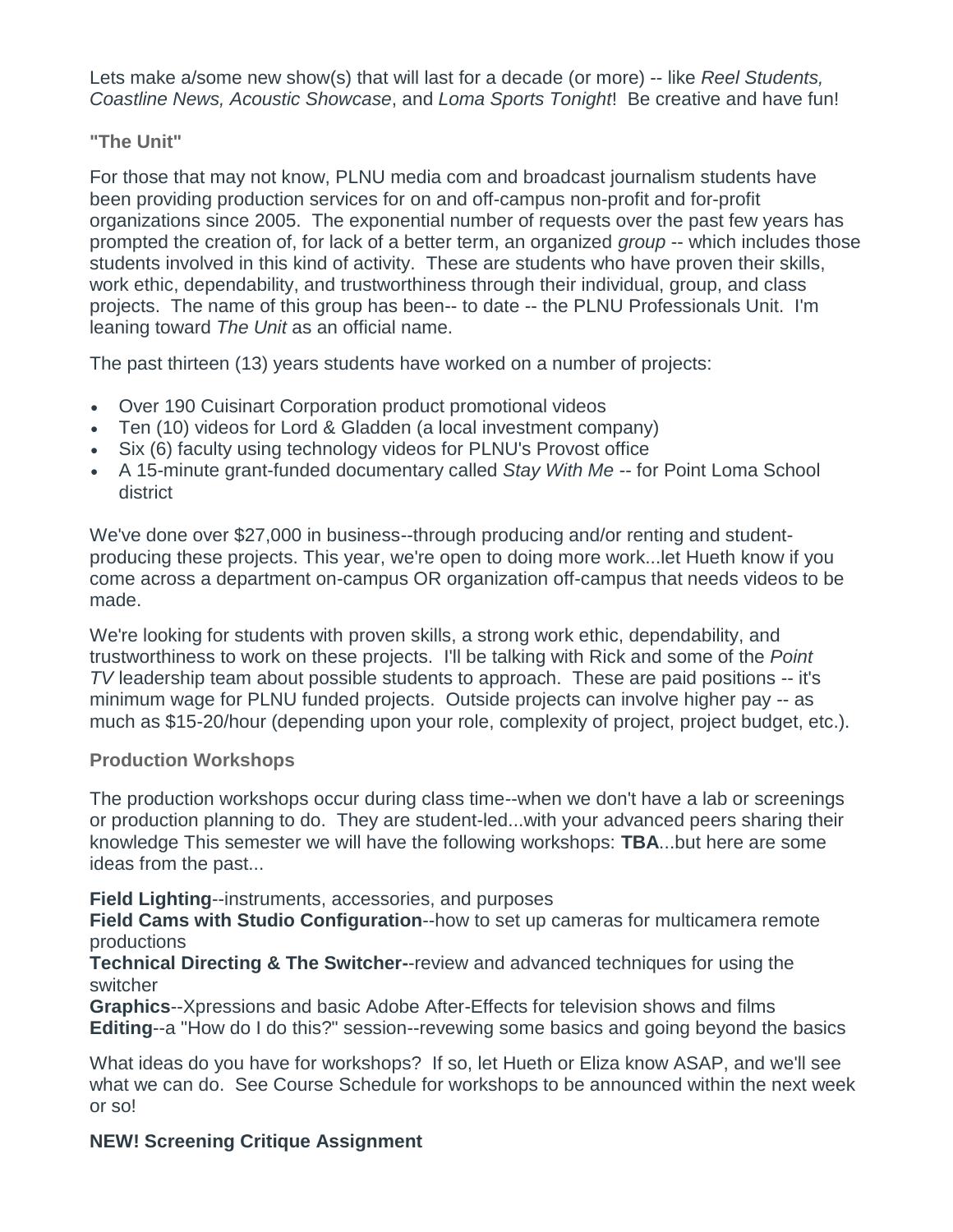PURPOSE: In order to prepare you for producing the projects that you will be working on this semester, you're required to screen and critique a program that is relevant to projects that you will (mostly) be producing this semester. This will help you in your thinking, preparation, and execution of your production techniques in your projects.

OBJECTIVE: as a result of the screening and analysis of the project, students will display an understanding of story and production technique for writing, producing, shooting, directing, sound, and editing of a TV news story OR a short one minute film.

**SPECIAL NOTE:** be sure to note your hours for this assignment--as you can include it on your 425 time sheet!

#### **For Broadcast Journalism majors:**

You must screen a professional news story from the National Press Photographers Association [\(NPPA\).](http://competitions.nppa.org/best-of-photojournalism/bop-category/tv-news-photography/) website. Screen, note, and describe the following about the story:

1. What is the story about and, in general, why was it so good?

2. Describe the structure of the story--from beginning to end? What kind of information is heard and shown in the beginning (Act I), the middle (Act II), and the end (Act III)?

3. Also, describe how they convey this information in each act--eg. through VO narration, oncamera narration, soundbites, imagery and NAT sound, music, etc.

4. Describe the narration and soundbites: what kind of info did the narration include, and what made the lead-ins to sound bites work? Also, what kind of information was conveyed by the sound bites and how many seconds were they?

5. Describe the variety of framing (CS, MS, CU, ECU, etc.) of the shots used in the story- and the variety of angles (eye level, low, high, etc.) AND compositions (subjects/ objects centered, balanced vs. unbalanced, etc.), AND any camera movement or zooms, and how these shots contributed to making this story clear and compelling to watch.

6. Describe how the content -- what's being shown in the shots and how the content of the shots are related to the narration.

7. Describe any lighting that is used (natural lighting OR 3 or 2-point, etc.) and how it contributed to the tone and content of the story.

8. Describe the elements of the soundtrack--did they use ambient sound or NAT sound? If so, how, where, and why? Use of music--and if so, how did it contribute to the story's success?

9. Describe the editing of the story: what was the pace of the story like and how often did shot changes appear --eg. every 2-3 seconds, and how they used different shots to show the story. Also, what kinds of transitions did they use (cuts, dissolves, fades, wipes, etc.) and how did they contribute to the engagement of the story?

10. Describe the use of any graphics--text or other imagery.

In your post, please include the following:

1. The link to your story; and

2. Copy and paste the questions above prior to each answer in your report.

## **For Media Communication majors:**

You must screen a short (1-2 minute) film on the [Filminute.](http://www.filminute.com/films/2016/) website -- or another site -- that you consider a good film. Screen, note, and describe (in detail) the following in your report: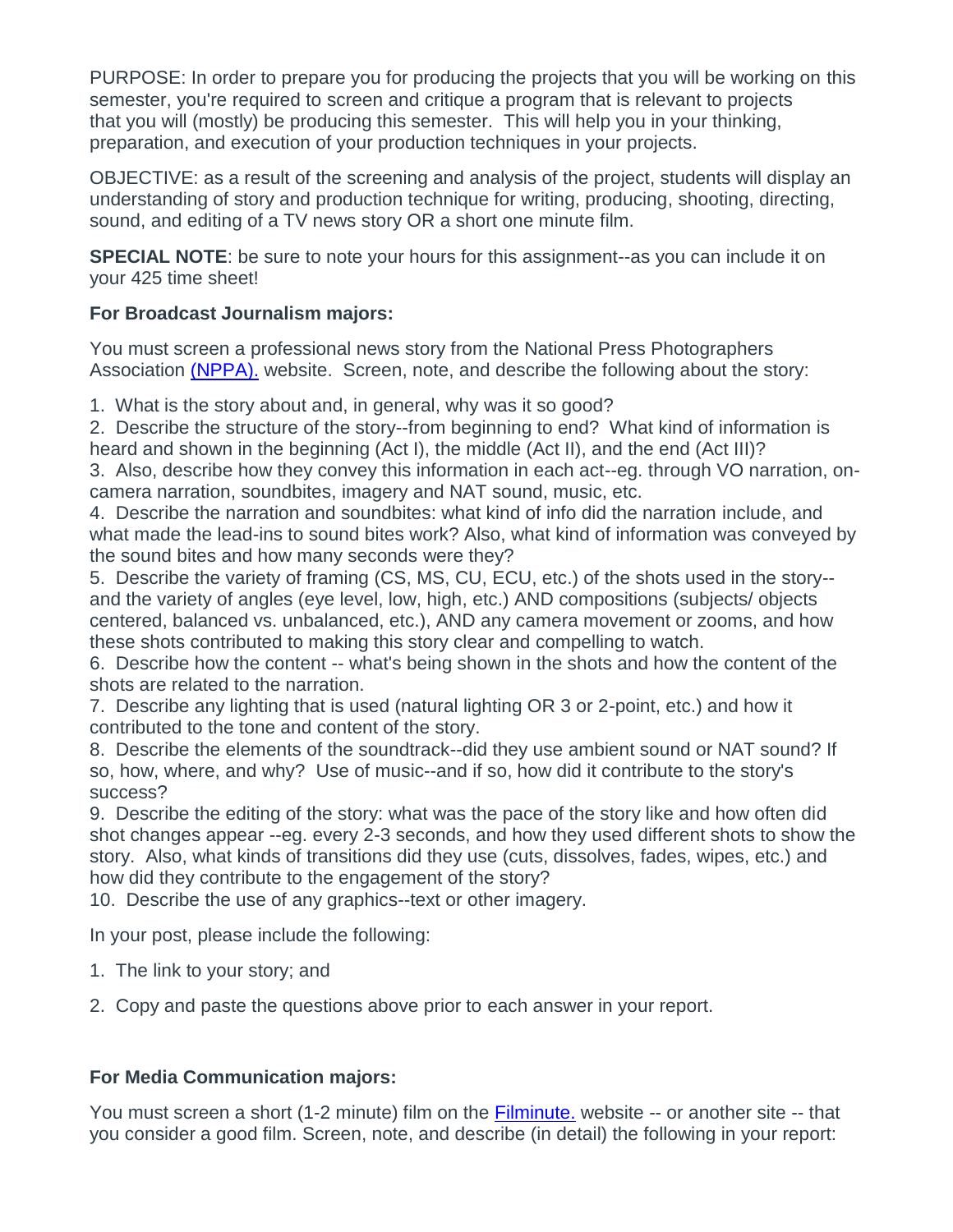1. What is the story about and, in general, why was it good? Conflict? Humor? Compelling dramatic situation?...or something else?

2. Describe the script and how they conveyed the story from beginning to end: what is heard and shown in the beginning (Act I), the middle (Act II), and the end (Act III)?

3. Describe how characters are revealed through dialogue, behavior, location, lighting, etc.

4. Describe the soundtrack -- including ambiance, NAT sound, music, and sound FX.

5. Describe the director of photography (DP--cinematography and lighting) execution, including the framing (CS, MS, CU, ECU, etc.) of the shots used in the film, the angles (eye level, low, high, etc.), compositions (subjects/ objects centered, balanced vs. unbalanced, etc.), AND any camera movement or zooms, and how well they were done.

6. Describe the directing -- the actor staging, camera staging, and camera shots -- and how the shots (framing, composition, movements, over-shoulder, etc.) were appropriate and worked well in revealing the character(s) and showing the story by revealing character beats and plot points.

7. Describe any lighting that is used (natural lighting OR 3-point or dramatic 2-point, etc.) and how it contributed to the tone, content, and message of the story.

8. Describe the elements of the soundtrack--did they use ambient sound or NAT sound? Silence? If so, how, when, and why? Also music: what kind used (rock, classical, jazz, etc.) and how did it contribute to creating a mood and story engagement and success?

9. Describe the editing of the story -- including the shots, timing/pacing, cut-aways, cut-ins, overlap/reaction shots -- and the types of transitions (cuts, dissolves, fades, wipes, etc.) - and how the editing made the film engaging and interesting to watch.

10. Describe the use of any graphics--title text (type and style of font, composition, over imagery, etc.) and how and why it was appropriate for this story and film.

In your post, please include the following:

- 1. The link and title of the film; and
- 2. Copy and paste the questions above prior to each answer in your report.

**Policies: Recording Permissions, Copyright, Professional Use of Equipment, & Posting Projects on the Internet**

#### Recording Permission Process

First: **to shoot indoors** you must secure permission, in advance, if you wish to shoot INSIDE a building. We have a list of the phone numbers of the various building managers on campus, including dorms, that you can have a copy of to take with you.

Plan ahead. You must secure permission from the building manager BEFORE you can shoot. Don't assume you can get permission on your way to the shoot. Also, when you check out equipment, you will be issued a "Press Pass"—to be worn by the camera operator for the shoot—which lets the building managers know that you're PLNU students and that are working on a PLNU class projects.

Here's the contact information below for the building coordinators on campus--see below: [PLNU Building Coordinators](https://canvas.pointloma.edu/courses/44425/files/2304617/download?wrap=1)

For getting permission to shoot in the dorms, you must contact the RD for that dorm.

Second: **to record outdoors**. We have arranged a system with Public Safety whereby, if you are shooting in an exterior common area (ie. outdoor areas between or around buildings),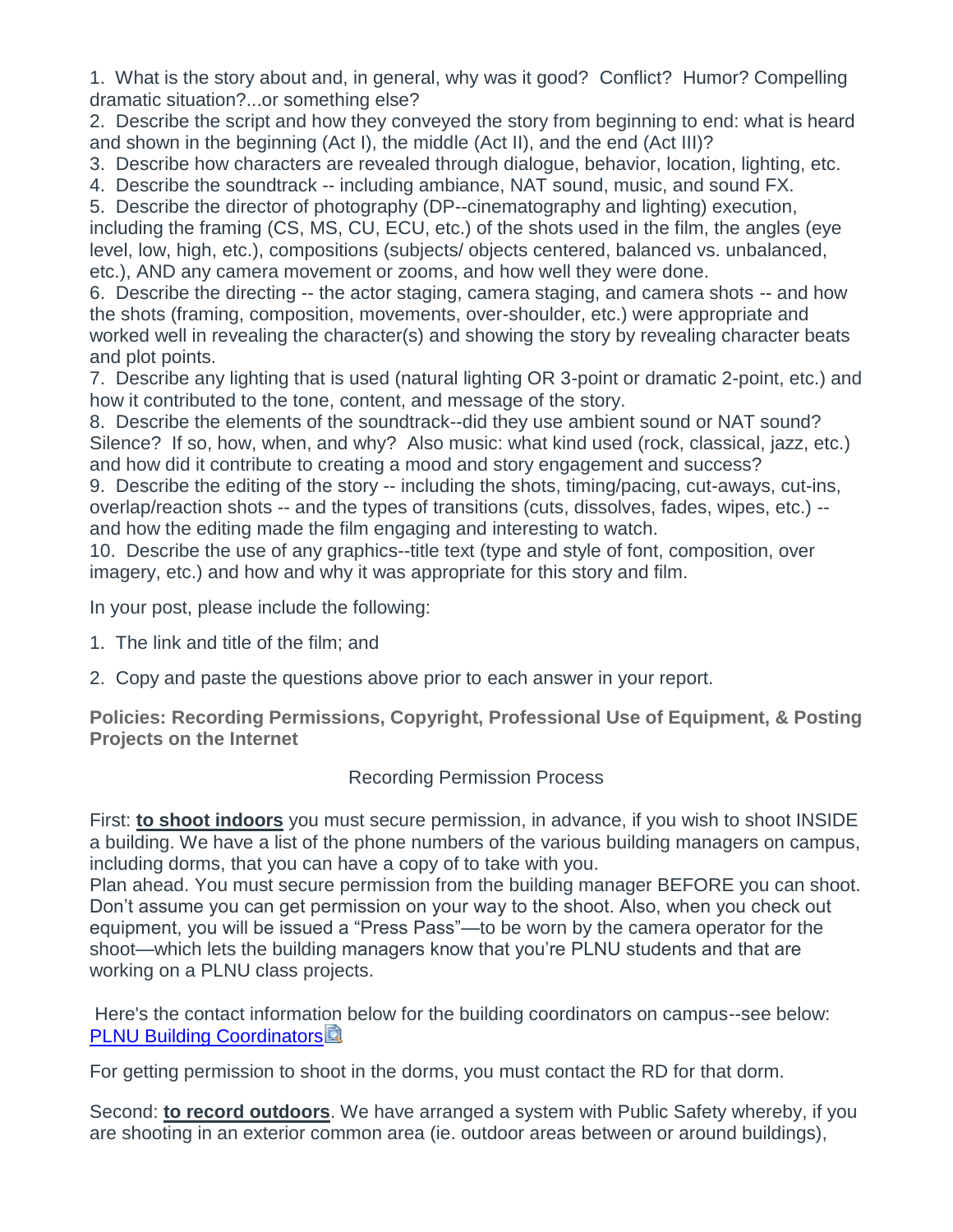you have permission to shoot in those public areas on campus. That system is the "press pass." IF YOU ARE WEARING the press pass that will be in your camera bag when you check out your gear, you have permission from our department, and public safety, to shoot video outdoor on the PLNU campus. You need special permission to shoot in and around the Fermanian Business Center. Please call and get permission early. The camera operator must wear the "press pass."

Third: **to record off campus**. You are responsible to obtain permission for all off-campus shoots. This means that if you are setting up a tripod and/or lighting and any kind of extensive sound systems with crew and talent in public or private areas, you are responsible for getting permission to shoot--depending which entity (the city, county, state, or federal govt) "owns"/is responsible for that property. If you are shooting indoors on private property, you must get permission from the property owner. This can often require that you show that you have liability insurance--which PLNU provides for student shoots. You must contact Jim Bergherm in PLNU accounting office about insurance forms.

## COPYRIGHT POLICY

If you shoot video with signage (ie. Coca-cola) in the picture you must obtain the rights to show their logo in your footage if you plan to make your video public in any way. An example would be if you want to enter your video into a festival or post it on YouTube. This goes for PLNU signage as well. If you plan to have PLNU logos or signage in your video, you need to get permission from the school to use their copyrighted identifiers. The reason for this is clear. If your video defames the school in any way, you will not get permission. (The same is true of Coca-cola.) In most cases, assuming you are not doing anything to denigrate or besmirch the reputation of the school, permission will, most likely, be granted. We want you to be aware that use of PLNU signage is not automatically assumed. My suggestion is, if you want to do something controversial, don't include signage (PLNU or other) in your footage.

## COPYRIGHT RELEASE

The PLNU Dept of Communication and Theatre owns the copyright to all student video and film projects created as individual or group projects. This includes projects created by the use of student's personal equipment OR the university's equipment in regular production courses and independent practicum course credit projects. The department has the right to make copies of student video and film projects, and display them on PLNU's Channel 23--the closed-circuit student cable channel, on the Point TV Vimeo channel, and at conferences and conventions for educational and program promotion purposes.

## EQUIPMENT USE FOR PROFESSIONAL PROJECTS

The student cannot use equipment for professional production purposes without notification to the instructor. This includes getting paid by third parties for production services using university equipment or selling partial or completed projects to third parties. If a student desires to use university equipment for professional projects and wants to rent the equipment, they may do so -- going through the request process with the instructor. Also, if a student takes on a professional project, and the project was referred to the student by university personnel or the instructor, then the project client must agree to a financial donation to the university -- above and beyond payment to the student. This amount must be negotiated by the client and the instructor.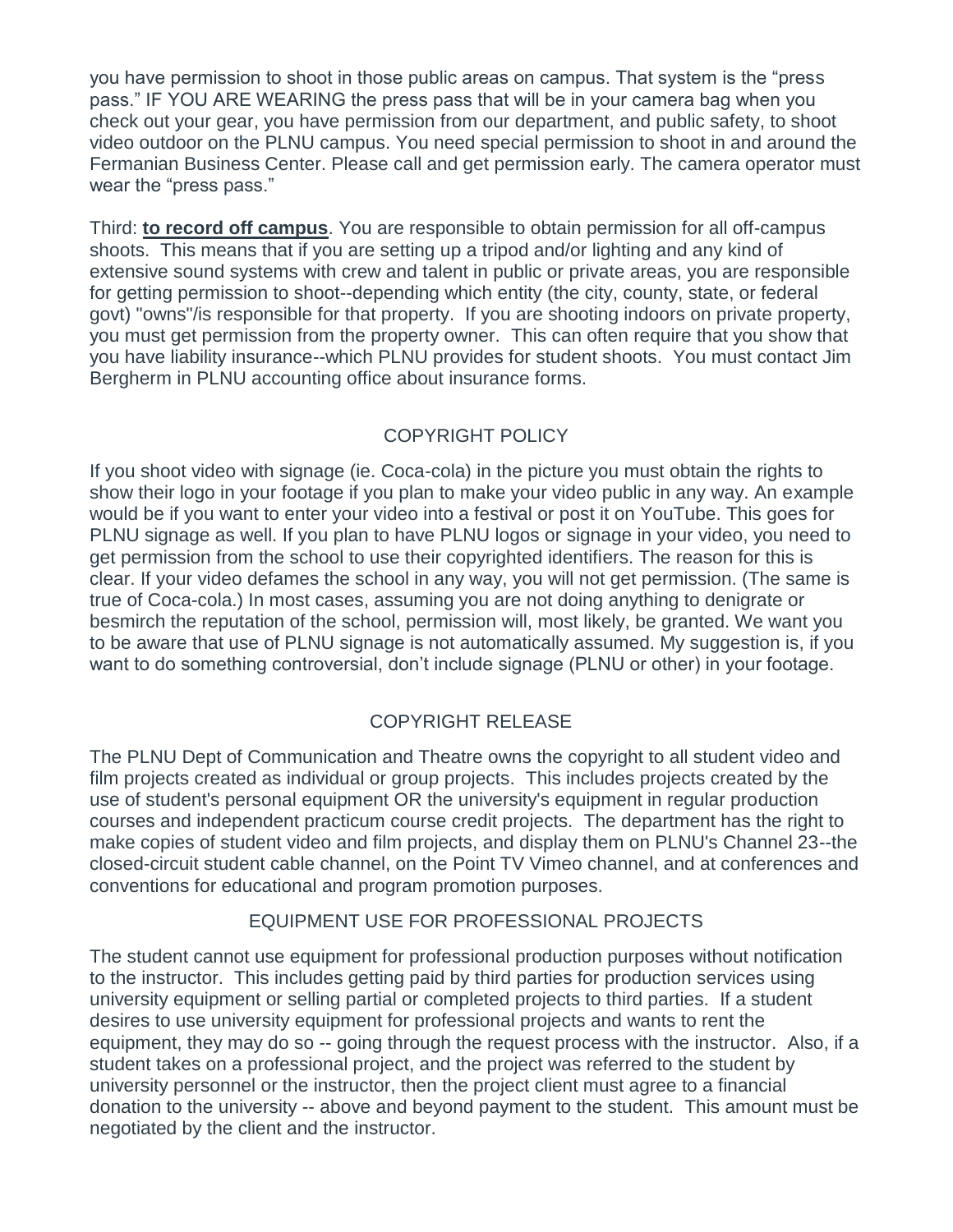#### INTERNET POSTS OF STUDENT PROJECTS

Students cannot put their programs on the Internet or distribute their programs in any way without university permission. The student may receive permission from the department by notifying the department and specifying what project they would like to distribute, in what venue (eg. YouTube, Vimeo, etc.) and when. The department will work with students to find the widest possible audience for their projects.

NOTE: Any violation of these policies will incur loss of equipment privileges.

**Evaluation, Deadlines & Project Screenings, & Grading**

Your grades for this course will primarily be based upon two things:

- 1. The total cumulative number of hours that you invest in producing shows and other activities in this course; and
- 2. Your class attendance during the semester.

We'll continue to focus on the importance of striving to produce programs that reflect commitment, faithfulness, dependability, and especially an appreciation for -- and ability to - produce work that reflects professional production values. As always--you will also be evaluated on your ability to work with others on the group and class projects--this includes your interpersonal skills, flexibility, dependability, teamwork skills, AND ESPECIALLY YOUR COMMITMENT DISPLAYED BY FAITHFULLY FOLLOWING THROUGH ON PROJECTS, MEETING DEADLINES, etc.

What you will **not** be evaluated on is the amount of EFFORT and/or DIFFICULTY you experienced to accomplish the assignments in this course.

#### **Your final grade will be based on the following:**

1. You have a minimum time investment/requirement of 40 hours of project production time for this course. This 40 hour requirement is a baseline that is based upon the university-wide assumption (and dean's guidelines) for COM 420 Practicum and COM 421 Internship courses: 40 hours (minimally) is required per credit. Consider this total hourly requirement relatively light--as other academic programs on campus, along with previous schools that I've taught at (and other Christian universities) require substantially more hours... and/or they operate as a volunteer activity where you don't get any credit.

#### T**imesheet Hours and Crew Position/Roles**

Your **earned hours** will be based on **which role you have in the different projects**.

#### **One (1) Hour (per hour worked) Positions:**

Scriptwriting for interview shows (eg. Reel Students, Acoustic Showcase, etc.). Also, setting up sets in studio, lighting (studio or field), camera (studio or field), performance, sound (studio or field), graphics--operator (studio), teleprompter, and floor directing for any shows but those listed below..

#### **One Point Five (1.5) Hours (per hour worked) Positions:**

Writer-producers for any show--you must be doing both roles, and there's only one producer for each show that can claim 1.5 hours per hour worked.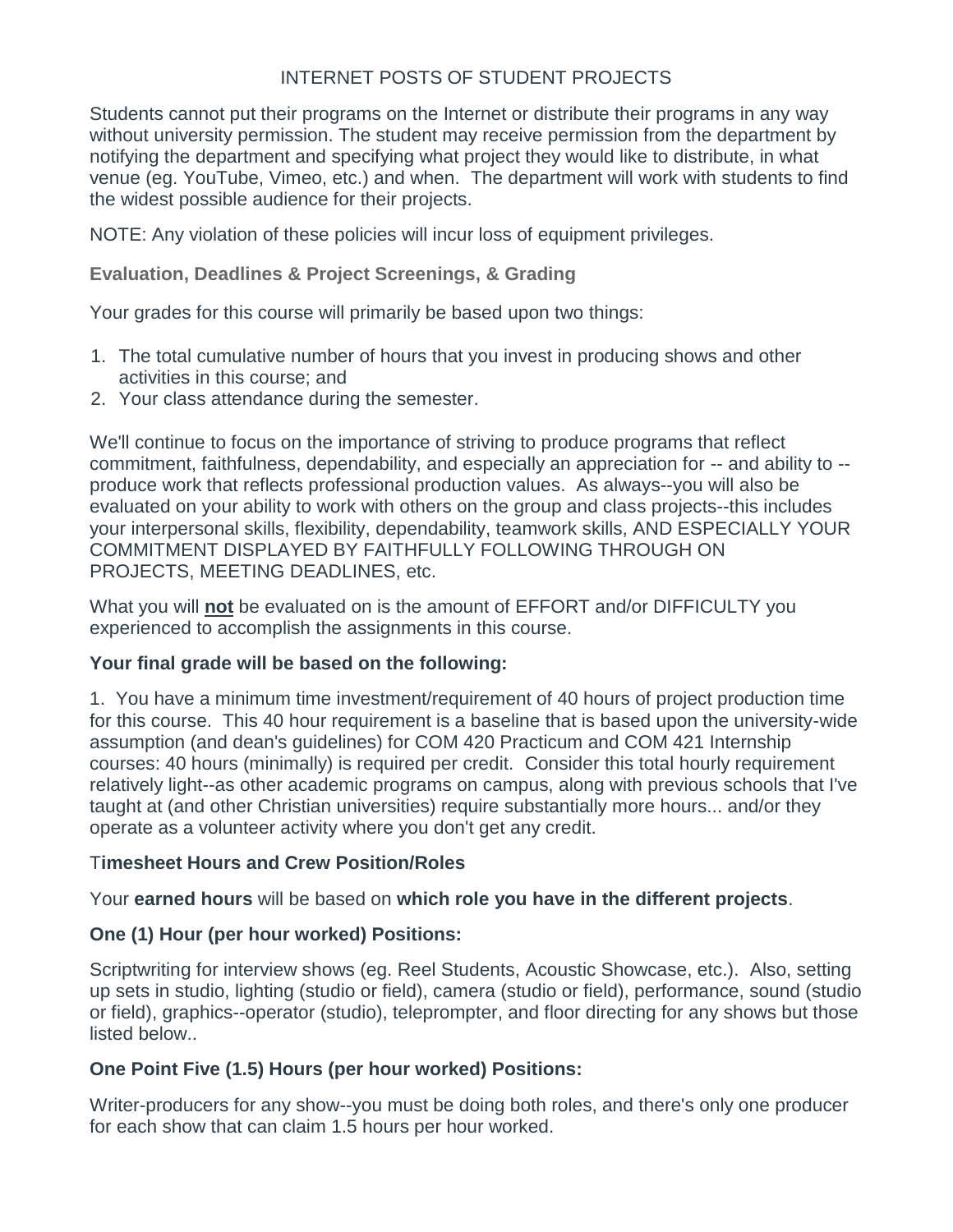Director-TD's for *Coastline News:* you must do both

Director-TD's for *Loma Sports Tonight* basketball games: you must do both.

Directors and TD's for *Acoustic Showcase:* for TD's there must be at least three (3) effects (in each song) involving overlays or split-screen shots

Directors for short films--that includes creative directing techniques that go beyond basic techniques of traditional camera shots and angles.

Writers: news stories, documentaries, and short films

Editors for news packages (not other types of stories), documentaries, short films with creative editing techniques,

DP's (director of photography) field shooting--for short films, comedy shows, promos, and documentaries--which involves creative lighting and/or overcoming special lighting challenges in the field.

**SPECIAL NOTE:** For those students who do multiple jobs on the project, make sure that you count one (1) hour for an hour's work on your shooting, lighting, etc. roles, and 1.5 hrs on other roles that qualify.

#### 2. Your ability to be a **trustworthy, dependable, energetic**, **positive**,

and **cooperative team member** in your production projects and management team activities. This means that you will be expected to diligently attend all planning and production meetings in the programs that you have signed up for and are involved in producing. It also means that your presence and participation in group projects will be characterized by preparation, readiness, and skill to accomplish the task(s) that you are assigned to do. This means that if you are assigned to run a studio camera, graphics, sound, or whatever role, that your knowledge and understanding of the equipment is current--that you have taken time in advance of production to review and practice with the equipment in order to help assure that conventional techniques are followed, and that fundamental mistakes are not made. Afterall, your team members are depending on you to do good work. If you do not show up for a project, and/or you arrive late or leave early without permission from the producer or other person in charge of this shoot--this is a serious violation and, upon notification to instructor, **YOU WILL BE IMMEDIATELY DE-ENROLLED FROM THE COURSE**.

3. Your faithful, dependable, and active participation in class. In our in-class program screening sessions, I will be providing you (for those who request it) with an assessment of your work based on **"entry-level professional expectations."** These expectations are based on past assessments of PLNU seniors' (and other school's I've taught) film and TV portfolios submitted to professionals in film and TV. The range of assessment is based on the following:

- $4 =$  outstanding
- $3 = above average$
- $2 = average$
- $1 =$  below average
- $0 =$  poor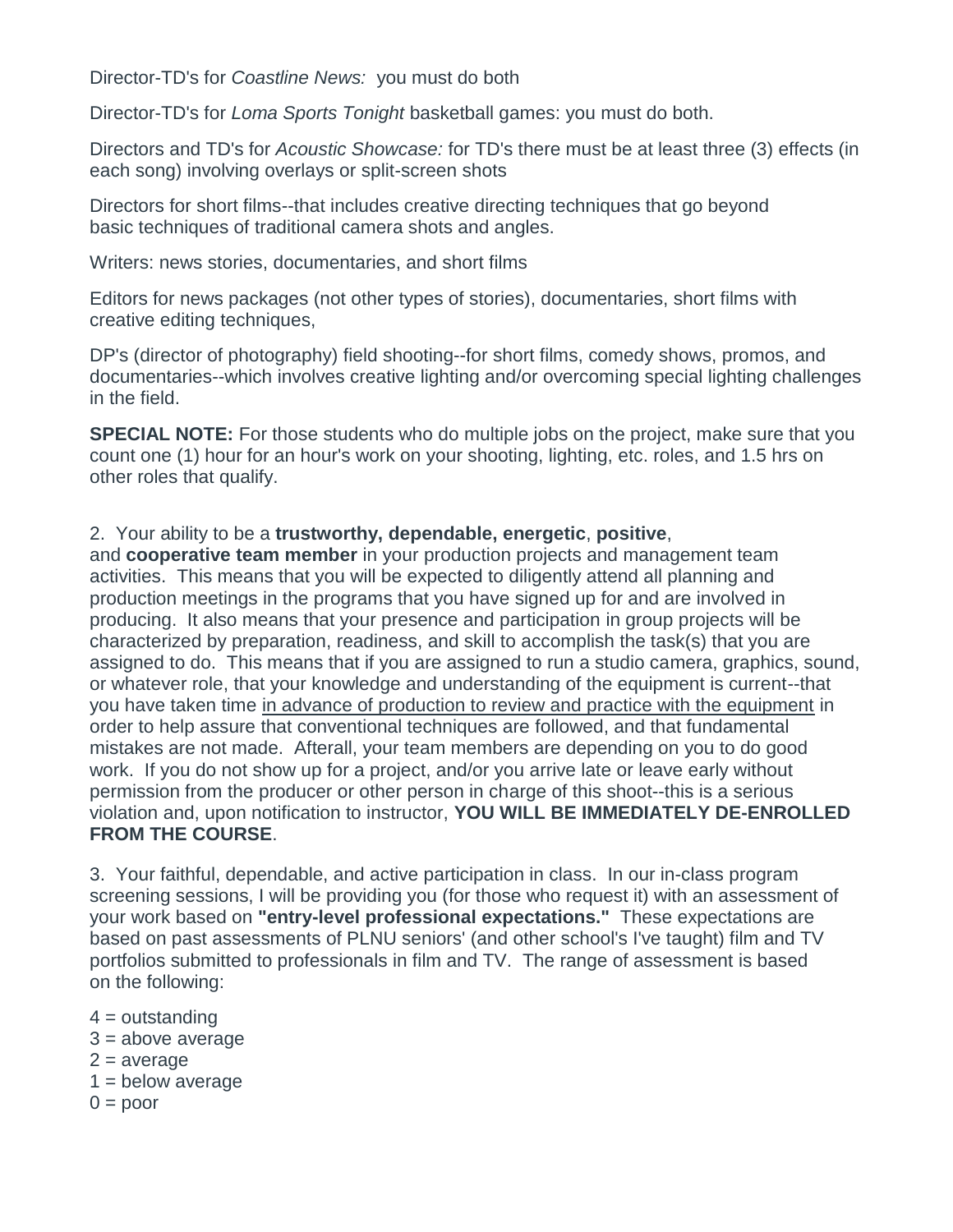PLNU's graduating student portfolios are consistently given average (2.5) to outstanding scores.

## **DEADLINES, PROGRAM "COMPLETENESS," & PROJECT SCREENINGS**

The deadlines for every show and assignment are included on the Modules-Course Schedule or the Assignment pages on Canvas. It is the job of the producer to make sure that the program is shown in class on the deadline date AND is complete. "Completeness" means that it is the complete program -- including graphics (title, credits, and any other relevant information). Producers will be penalized a full grade point (in the course) for a late submission for in-class screening. Two (2) late programs submitted will incur an "F" grade for the course. Also, the screening and camera-sound-editing assignment MUST ALSO BE SUBMITTED ON-TIME-- or you will incur a full-grade point reduction for every late submission.

## **ADDITIONAL EVALUATION FOR** *COASTLINE NEWS* **TALENT & CREW:**

All broadcast journalism and media com majors who are working on Coastline News will have an additional evaluation made by the *Coastline News*Manager. Click [Coastline News Crew](https://canvas.pointloma.edu/courses/44425/files/2304618/preview)  [Evaluation Sheet.pdf](https://canvas.pointloma.edu/courses/44425/files/2304618/preview) to see the content and criteria for this evaluation. This will be used for formative evaluation purposes so that you can track your progress in these areas throughout the semester. All other expectations and requirements for evaluation are also applicable to *Coastline News* show production.

#### **Grading Criteria:**

Course Grade and 'Total Hours:

 $60+ A$ 

50-59 B

40-49 C

30-39 D

Students who submit timesheets that have less than 40 total hours for the semester will incur an "F" grade in the course. There are no "I" grades issued in this course.

#### **Class Attendance:**

Given the purpose and logic connected to this course---eg. it is created for formative evaluation purposes and can only work if students are present in the in-class screening sessions--there are penalties for absences.

Penalties for class absences:

One (1) absence will incur a .5 reduction in your course grade (giving you an A- if you earned an A...but had one absence)

Two (2) absences will incur a full-grade point reduction

Three (3) absences--that's 20% of course attendance for the semester and grounds for being kicked out of the course

All grades are final and will not be changed.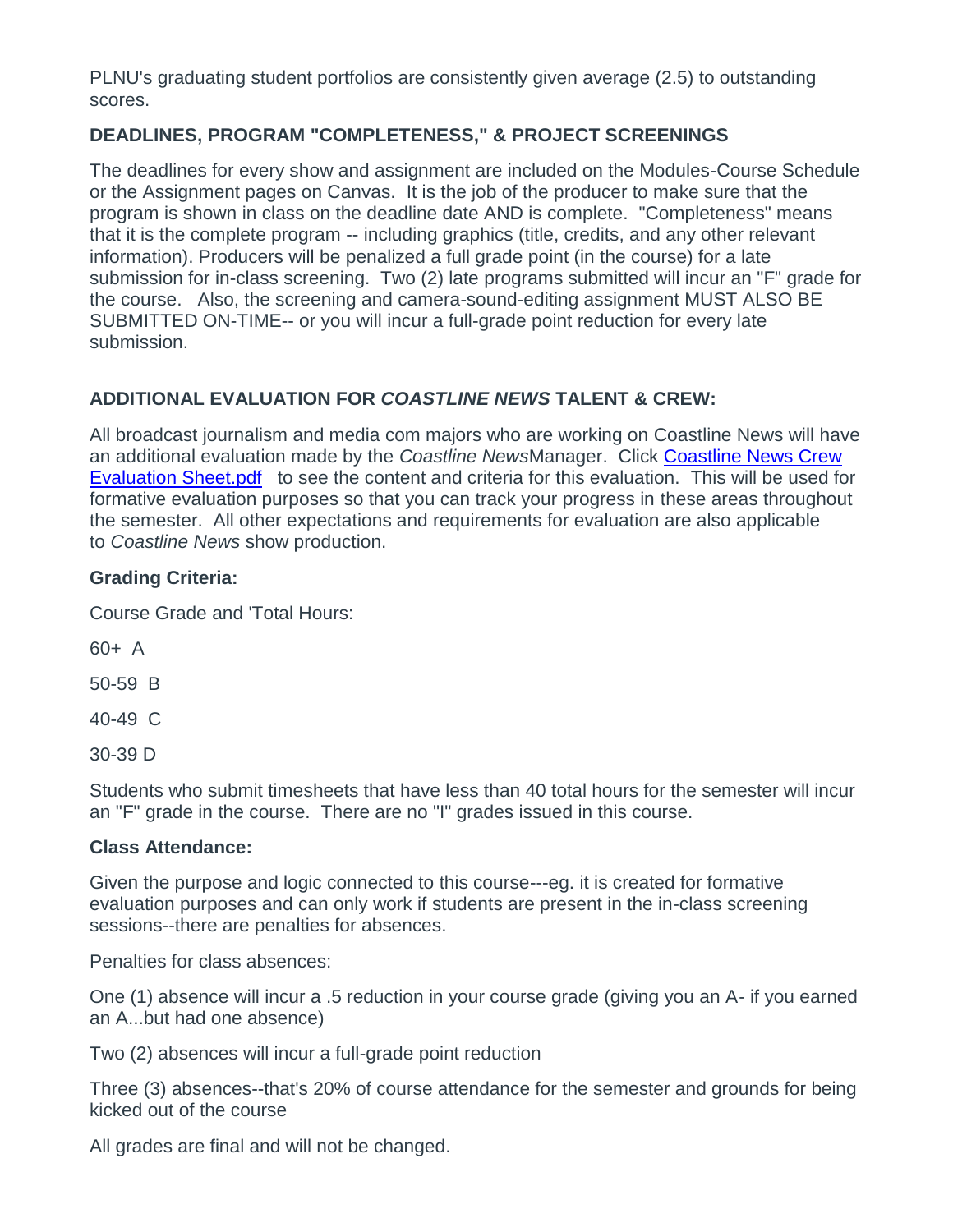#### **REMINDER: Missing A Project Commitment**

The penalty for missing a production project shoot which you have committed to is deenrollment from the course OR if this occurs after PLNU de-enrollment deadline, you receive an F-grade for the course.

**Course Schedule**

## **For show production schedules and crew lists--go to the** *[Point](https://pointtvplnu.com/) TV***. website:**

## **COM425 SPRING, 2019 Course Schedule**

Includes project due dates/screenings, project production weeks, and workshops

#### **WEEK 1 JANUARY 10, 2019**

• Introduction to class, structure, policies, shows, etc. AND still shots for the "COM 425 Project Producers" pics on the hallway mural

#### **WEEK 2 JANUARY 17, 2019**

- Show & Tell Point TV websites--content and purpose, needs, and brain-storm feedback about how to make it better
- In-class NEW SHOW Project Pitches!...green-lit projects to be announced by/before Friday, January 18th.
- Go over COURSE SCHEDULE
- Guest speakers: Steve Riddle and Danny Barnts, PLNU Athletic Department (get game warm up times, star-spangled banner, etc.)
- Project sign ups on Google docs

#### **WEEK 3 JANUARY 24, 2019**

## **HEYNOUNCEMENTS PRODUCTION WEEKS BEGIN!**

**Magazine Show, Spill the Beans, and 60 Second Films PRESENTATIONS (see below)**

**LST PREP--PRE-PRODUCTION WEEK:** LST Producer Prep--walk through in gym with Steve Riddle, staging and camera floor plan and assignment, etc. for all four (4) games. Producer meets with Dakota Campagna to create show blocks and runsheets. Producer meets with PLNU media services (Steve Duff, Kevin Maeda, and Tyler) about Media Services Event Ap, and all equipment needed from MS. **TIME: TBA**

*Real Students* **SHOW PREP:** screen nine (9) projects from past (starting 2004-08).

#### SCREEN:

*Heynouncements 1*

- *La Vida Loma* (magazine show) concept presentation: show title, visual style, content, and treatment/script for first show
- *Spill the Beans* presentation report: interviewee(s), shooting location and pre-production and post-production timeline, and questions for interviewee talent -- based on show purpose and objectives
- Reel Students report on nine (9) films (general content) they'll be including in their three (3) shows
- *60 Second Challenge* short film scripts presented
- *Reel Students* Producer and Director meet with Hueth about new studio set and lighting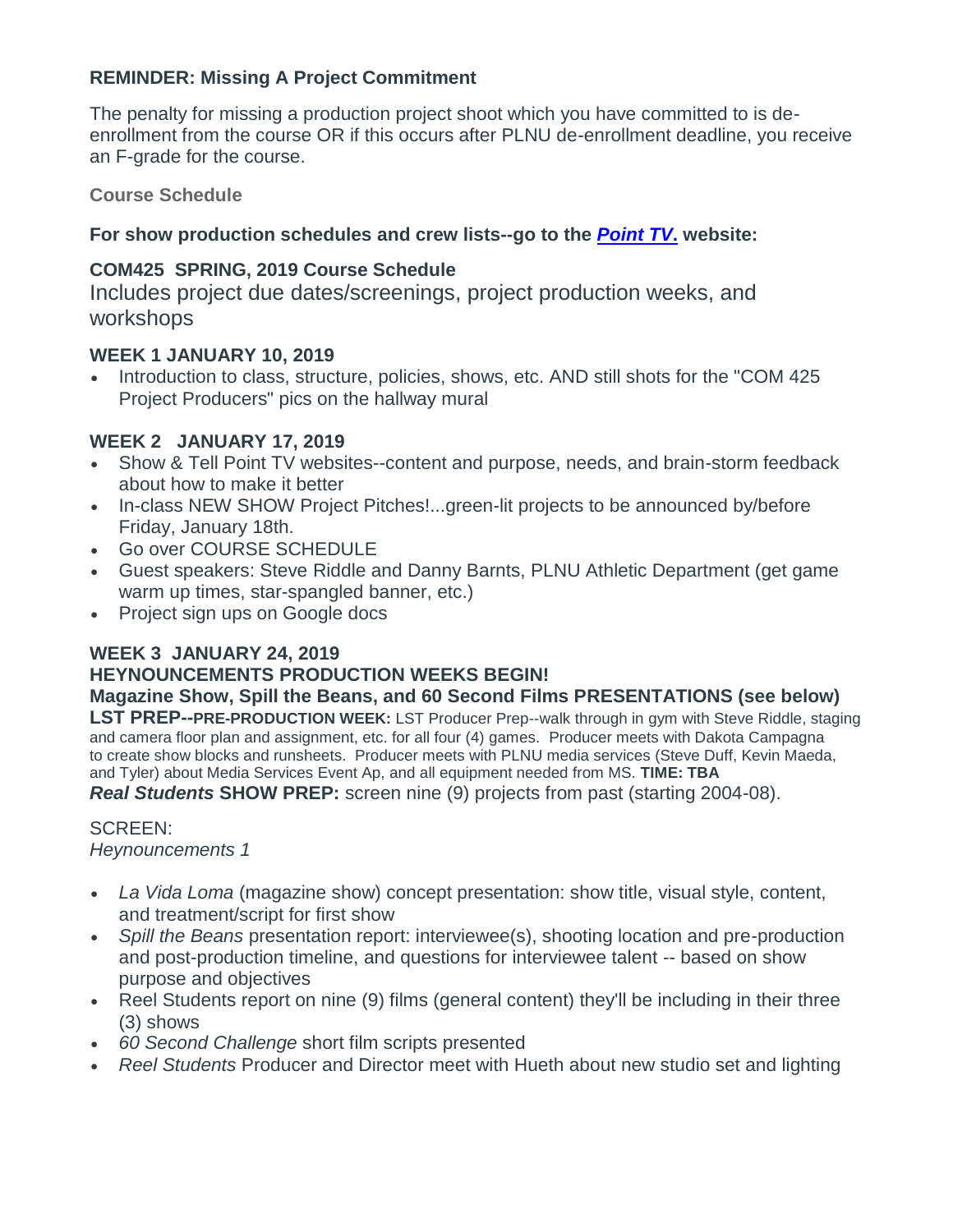## **WEEK 4 JANUARY 31, 2019 60 Second Challenge FILM PRODUCTION WEEK La Vida Loma/MAGAZINE SHOW STARTS PRODUCTION PROCESS** SCREEN:

*Heynouncements 2*

- *LST* Producer presents all gym floor plan components and positions, and first draft of show blocks and run-sheets for basketball game shows
- *Reel Students* Producer presents overhead layout of NEW *Reel Students* studio set
- *Acoustic Showcase* presentation: talent probability, shooting location, and pre-production, production, and post-production timeline
- *Show prom*o Writer/Producer(s) present scripts

**WEEK 5 FEBRUARY 7, 2019** *LST 1* **PRODUCTION WEEK:** *"Super Bowl Special" Reel Students* **SCRIPTS DUE** SCREEN: *Heynouncements 3 60 Second Challenge Film 1*

 LST basketball games presentation--LST show Producer presents the following: 1. Production schedule -- from Thursday gathering of equipment from Media Services and

studio, to set-up, games w/call times, and Saturday strike 2. Production staging & floor plan (fiber boxes, all camera & mic positions (6), sound mix room, announcer table, cable bundle runs, etc.)

3. Show blocks and run-sheet w/all pre-game sound and picture through studio closing and credits.

4. Presentation of script for LST studio talent opening before we go to the gym;

5. Presentation of 2-column script for LST Basketball game shows. This would be shown after the present LST graphic and studio opening. It must have great music and clips from past games and interviews...AND....a cool drone shot of the gym exterior at dusk or night-time flying down over the stairs towards the gym...just before a dissolve to the gym and the announcer and play-by-play opening.

6. Presentation of first-drafts of the three (3) *Reel Students* scripts

#### **WEEK 6 FEBRUARY 14, 2019** *Reel Students* **PRODUCTION WEEK--IN STUDIO**

SCREEN: *Heynouncements 4 Show promo 1 LST 1*

- Training Video Producer presents treatment/script
- Magazine show progress presentation
- 30-45 minute workshop in studio: field-camera studio configuration set-up -- for top cameras for LST games (tripods and handles w/focus and zoom, camera, attached viewfinder)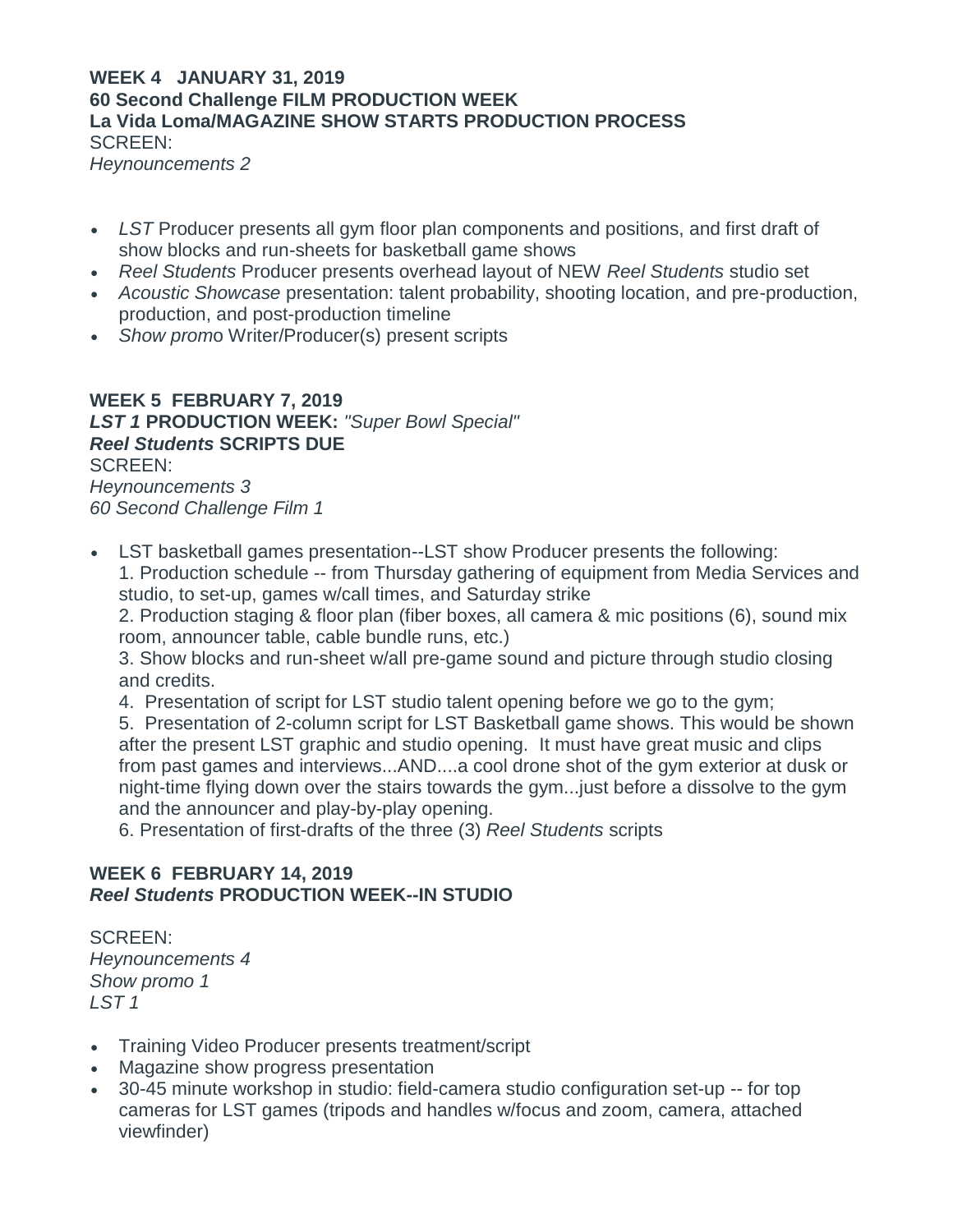#### **WEEK 7 FEBRUARY 21, 2019 Record REEL STUDENTS Jason Carter Interview (5 minutes), Wednesday, 2/20, RLC 101, (sometime between 1:30-2:30 pm)**

#### **LST 2 PRODUCTION WEEK: PLNU four basketball games (2/21 and 2/23)**

- 1:00-4:00 P.M. studio and control room set up for LST basketball games
- Pre-game, women's game, and post game approximately 5:15-6:45 p.m.
- Dinner break (crew in gym and crew & talent in studio office area)
- Pre-game, men's game, and post-game approximately 7:15-9:30
- Strike gym cameras, mics, etc.--store equipment in gym sound mixer office
- Saturday, Jan. 26th, 11 a.m. camera and mic set up in gym, and test
- 2 pm--women's game; 4 pm--men's game; 6 pm. strike and return all equipment to studio- -media services equipment separated

#### **WEEK 8 FEBRUARY 28, 2019**  *Reel Students* **PRODUCTION WEEK** *Spill the Beans* **PRODUCTION WEEK TIMESHEETS DUE!**

SCREEN: *Heynouncements 5 LST 2* basketball game clips & scans *60 Second Challenge film 2*

• Present 1st draft script--Training video presentation

## **WEEK 9 NO CLASSES (SPRING BREAK)**

#### **WEEK 10 MARCH 14, 2019** *LST* **3 PRODUCTION WEEK MAGAZINE SHOW 2 STARTS PRODUCTION** SCREEN: *Heynouncements 7 Reel Students 2 Acoustic Showcase 1*

#### **WEEK 11 MARCH 21, 2019**

SCREEN: *Heynouncements 8 Reel Students 3 Spill the Beans 1 Magazine Show 1 LST 3* Pilot show

#### **WEEK 12 MARCH 28, 2019** *LST 4* **PRODUCTION WEEK**

SCREEN: Heynouncements 9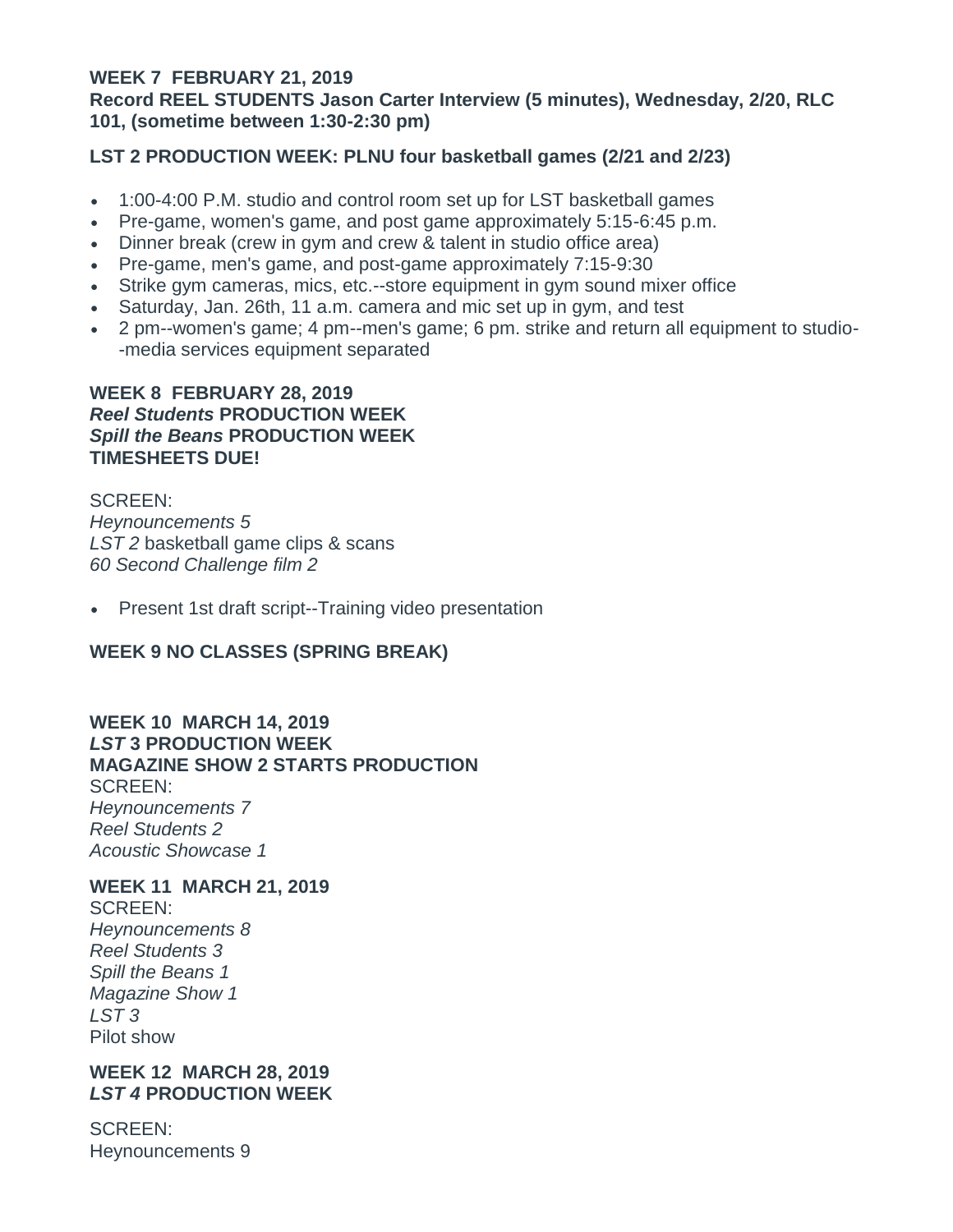*Training Video* Pilot show

Magazine Show presentation: show outline w/stories, locations, etc.

#### **WEEK 13 APRIL 4, 2019**

SCREEN: Heynouncements 10 *LST 4* Pilot show

**WEEK 14 APRIL 11, 2019 NAB-BEA WEEK (Las Vegas)** SCREEN: Pilot show

**WEEK 15 APRIL 18, 2019** *LST 5* **PRODUCTION WEEK**  SCREEN: Pilot show *Spill the Beans 2*? *Acoustic Showcase 2?*

**WEEK 16 APRIL 25, 2019** SCREEN: *Magazine Show 2 LST 5*

**THURSDAY, APRIL 25, 2019, 7:30-9:00 P.M.** "15th Annual PLNU Glammys TV & Film Festival and Awards" (location TBA)

**Cheating and Dishonesty**

*It is assumed that students will be honorable in all of their academic work. Dishonesty in assignments, examinations, media projects, or any other academic work is an affront to fellow students and faculty and will not be tolerated. this is a serious breach of honesty. This kind of behavior can incur anything from an automatic "F" grade on an assignment, to an automatic "F" grade for a course, to expulsion from the university. See the PLNU "Cheating and Dishonesty Policy" link below for more details about definitions of these behaviors and the consequences.*

Students should demonstrate academic honesty by doing original work and by giving appropriate credit to the ideas of others. As explained in the university catalog, academic dishonesty is the act of presenting information, ideas, and/or concepts as one's own when in reality they are the results of another person's creativity and effort. Violations of university academic honesty include cheating, plagiarism, falsification, aiding the academic dishonesty of others, or malicious misuse of university resources. A faculty member who believes a situation involving academic dishonesty has been detected may assign a failing grade for a) that particular assignment or examination, and/or b) the course following the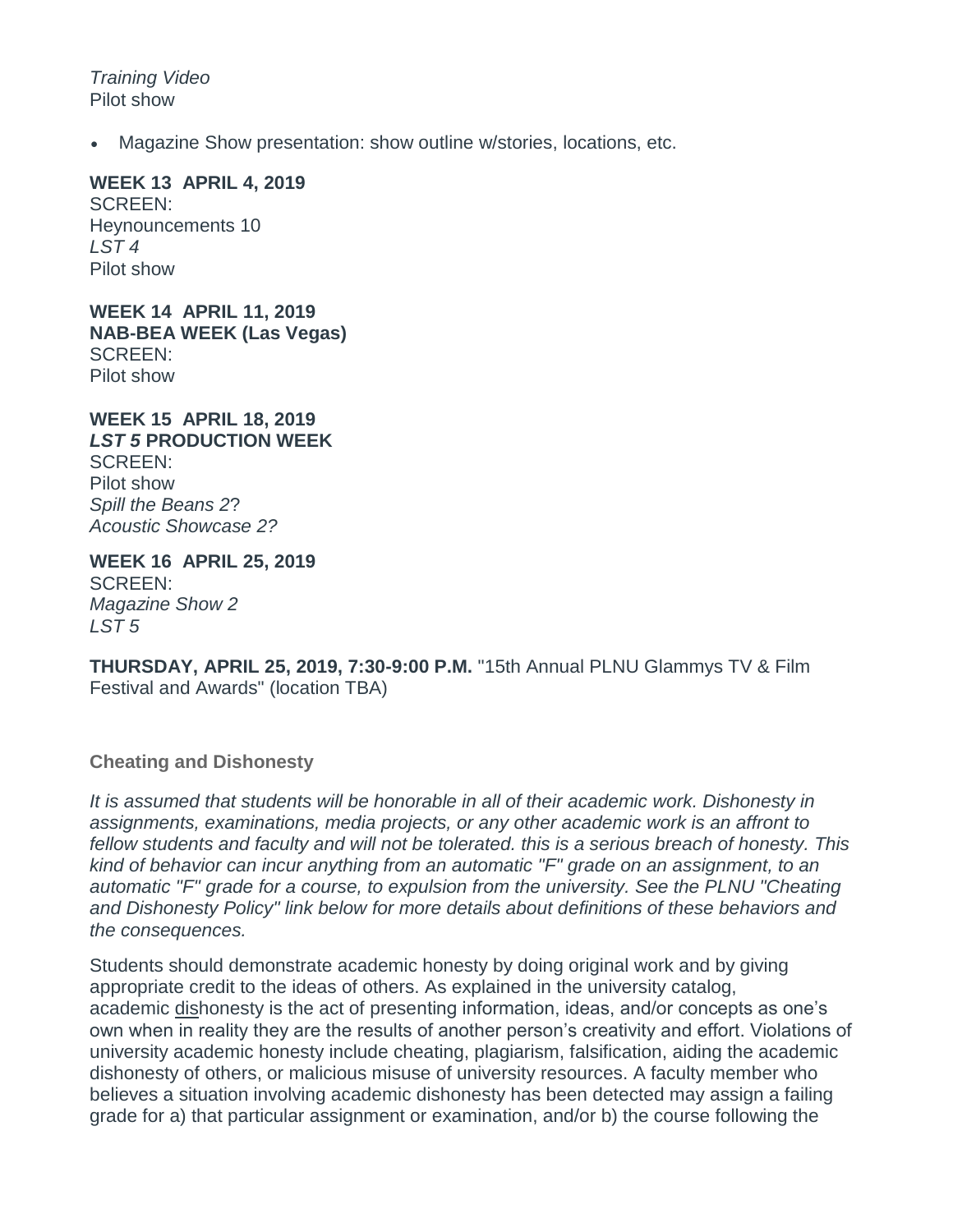procedure in the university catalog. Students may appeal also using the procedure in the university catalog.

#### **Link to Cheating and Dishonesty Policy:**

[http://www.pointloma.edu/experience/community/student-life/student-handbook/student](http://www.pointloma.edu/experience/community/student-life/student-handbook/student-policies-regulations/academic-honesty)[policies-regulations/academic-honesty](http://www.pointloma.edu/experience/community/student-life/student-handbook/student-policies-regulations/academic-honesty)

## **EQUIPMENT AND FACILITIES**

Camcorders, microphones, lighting kits, and other equipment are available for check-out at the PLNU studio. Check-out and return times and policies are posted on the PLNU TV & Film bulletin board by the studio door. You are responsible to be aware and abide by the policies. Students who do not abide by the policies will be penalized.

Unfortunately, we do not have enough equipment for everyone to use simultaneously. Therefore, it is very important that you practice what you're learning in this and other past production courses: plan ahead, schedule shooting times and edit sessions in advance, abide by the policies, and be a good steward of the resources that are provided. Our equipment and facilities are not only academic labs, but are also professional production facilities for on and off-campus constituents. The success and improvement of the academic program in media studies at PLNU is dependent upon the condition, quality, and success of this facility.

Eating and drinking is especially forbidden in the control room, the edit bays, and the studio. You will be required to clean-up, strike, and return all equipment and other items to their proper places after labs and project sessions. Also, please take everything out of the facility that you bring into the facility. If I, other faculty, or department TA's consistently find papers, books, scripts or other items traceable to a student, that student's participation grade will be affected. The studio and edit bays are work areas that need to be kept as neat and clean as possible.

A Final Note: please treat equipment as if it were your own, you depended upon it for your own livelihood, and you did not have any money to fix or replace it.

**Attendance & Participation**

## **INTRODUCTION:**

This course is one of the keys to student success in our program. The purpose of this course is for students to improve their knowledge and skills in television and film production. The only way that one can detect improvement is if they get constructive feedback from the instructor and peers about the quality of their work. This kind of evaluation happens in this course during our in-class screenings. Therefore, your success in this course is based on your faithful attendance and the presence of the two different kinds of evaluation:

**Formative** evaluation involves submitting work and getting instructor and peer feedback about the quality of your work w/o being assigned a grade. All of your production work in this course will involve formative evaluation.

## AND

**Summative** evaluation involves submitting work and receiving a grade for that work. Your course grade in this class will be based upon the amount of time and your faithfulness to follow through on your commitment to do the work that you volunteered for and/or were assigned to do.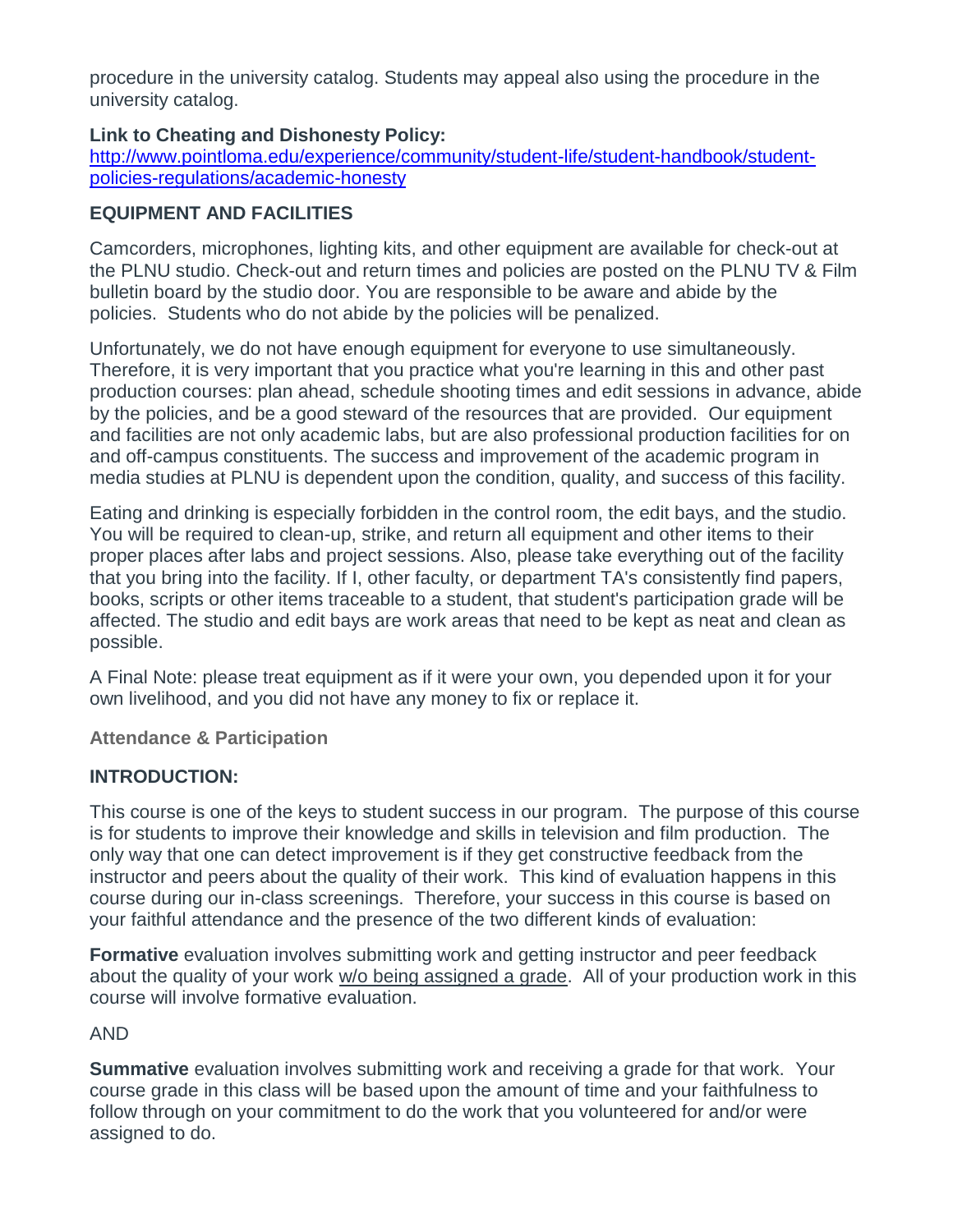## **ATTENDANCE POLICIES:**

#### \*SEE THE "EVALUATION & GRADING" PAGE FOR PENALTIES FOR CLASS ABSENCES.

**From the Provost:** Regular and punctual attendance at all classes in which a student is registered is considered essential to optimum academic achievement. Therefore, regular attendance and participation in each course are minimal requirements to be met. There are no allowed or excused absences except when absences are necessitated by certain university-sponsored activities and are approved in writing by the Provost.

Whenever the number of accumulated absences in a class, for any cause, exceeds ten percent of classes (this is equivalent to one and one-half weeks or longer in a 16-week semester course), the faculty member has the option of filing a written report to the Vice Provost for Academic Administration which may result in de-enrollment, pending any resolution of the excessive absences between the faculty member and the student. If more than 20 percent (three weeks or longer in a semester-long course) is reported as missed, the faculty member may initiate the student's de-enrollment from the course without advance notice to the student. If the date of de-enrollment is past the last date to withdraw from a class, the student will be assigned a grade of "F" or "NC." There are no refunds for courses where a de-enrollment was processed.

This is not like a normal college course. You are working on projects together in a simulated professional environment--a TV Station/TV-film production company. This is an upperdivision course in the major. I expect you to approach this course in a serious way, and to especially consider the following:

1. Unexcused absences (or tardiness) from production project assignments are serious infractions. See "Special Note" below.

2. You will all be evaluated by *the Point TV* station management team, the program producers, our media operations manager, Rick Moncauskas, and the instructor. The purpose of these evaluations is not to "rat each other out," but to provide feedback to me about your professional socialization--an important part of this course, and which includes your attitude, dependability, maturity, and faithfulness in meeting the demands of this course. This is similar to what happens in professional TV stations, independent production companies, and TV and film studios. We are accountable to one another, and your grade (and continued enrollment in the course) will be based on this aspect of your participation in this course.

#### SPECIAL NOTE:

Any student that signs up for a project and does not follow through on their commitment for the scheduled production (or leaves early--without advance notice and producer permission before production is complete), **will automatically be de-enrolled from the course by the instructor.**

**PLNU Academic Behavior Policy & Student TV/film/radio Content Policy**

See the university's new policy included in the PLNU undergraduate handbook: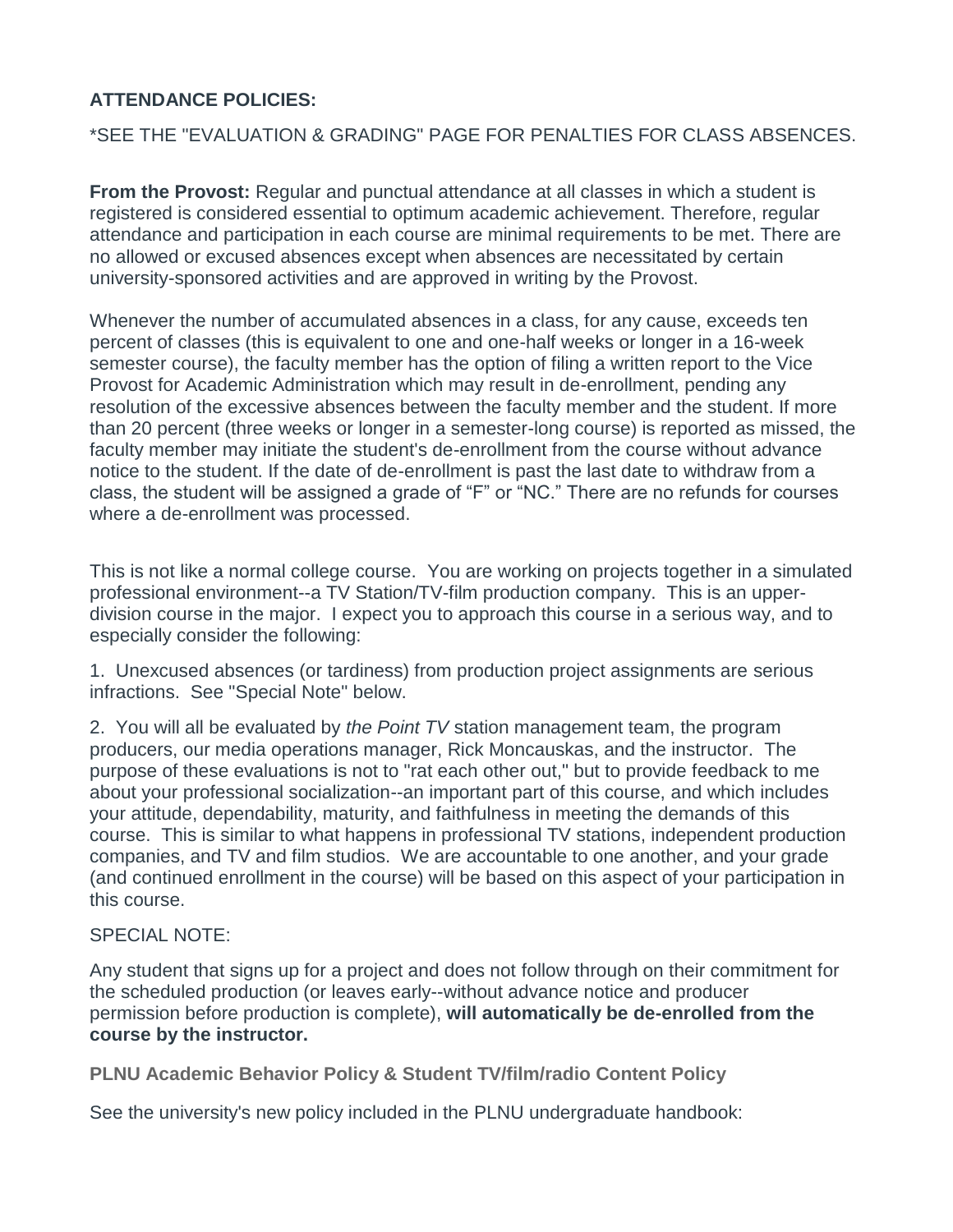Both faculty and students at Point Loma Nazarene University have the right to expect a safe and ordered environment for learning. Any student behavior that is disruptive or threatening is a serious affront to Point Loma Nazarene University as a learning community. Students who fail to adhere to appropriate academic behavioral standards may be subject to discipline. Although faculty members communicate general student expectations in their syllabi and disruptive student conduct is already addressed in the Undergraduate Student Handbook, the purpose of this policy is to clarify what constitutes disruptive behavior in the academic setting and what actions faculty and relevant administrative offices may take in response to such disruptive student behavior.

"Disruption," as applied to the academic setting, means classroom, instructor or classmaterelated student behavior that a reasonable faculty member would view as interfering with or deviating from normal classroom, class-related, or other faculty-student activity (advising, cocurricular involvement, etc.). Faculty members are encouraged to communicate positive behavior expectations at the first class session and to include them in course syllabi. Examples of disruptive classroom behavior include, but are not limited to:

- persistent speaking without being recognized or interrupting the instructor or other speakers;
- overt inattentiveness (sleeping or reading the newspaper in class);
- inordinate or inappropriate demands for instructor or classroom time or attention;
- unauthorized use of cell phone or computer;
- behavior that distracts the class from the subject matter or discussion;
- unwanted contact with a classmate in person, via social media or other means;
- inappropriate public displays of affection;
- refusal to comply with reasonable instructor direction; and/or
- invasion of personal space, physical threats, harassing behavior or personal insults.

The policy applies if the behavior is reported by a faculty member or academic administrator and occurs exclusively or primarily in a student-faculty member interaction. Incidents which involve both academic and non-academic behavior may result in responses coordinated by the Vice Provost for Academic Administration and the Dean of Students.

Civil and polite expression of disagreement with the course instructor, during times when the instructor permits discussion, is not in itself disruptive behavior and is not prohibited.

Some students possess medical or psychological conditions that may affect functioning within the standards of the university. Although such students may be considered disabled and are protected under the Rehabilitation Act/ADA, they are required to meet the fundamental university academic and behavioral policy as described in the Student Handbook, Undergraduate Catalog and/or faculty syllabi.

#### **Human Sexuality**

Given the content of present-day film and television media, human sexuality is portrayed in ways that go outside of the boundaries of acceptable behavior of the university and the sponsoring organization of PLNU...the Church of the Nazarene.

See the "Human Sexuality" section of the PLNU Student Handbook below...AND...the human sexuality statement of the Manual of the Church of the Nazarene (pp. 56-57). These statements express the values, beliefs, and behaviors related to human sexuality. They also serve as limits for PLNU student films, television, and radio shows. Students are not allowed to produce media that portray messages that serve to socialize, normalize, and/or glorify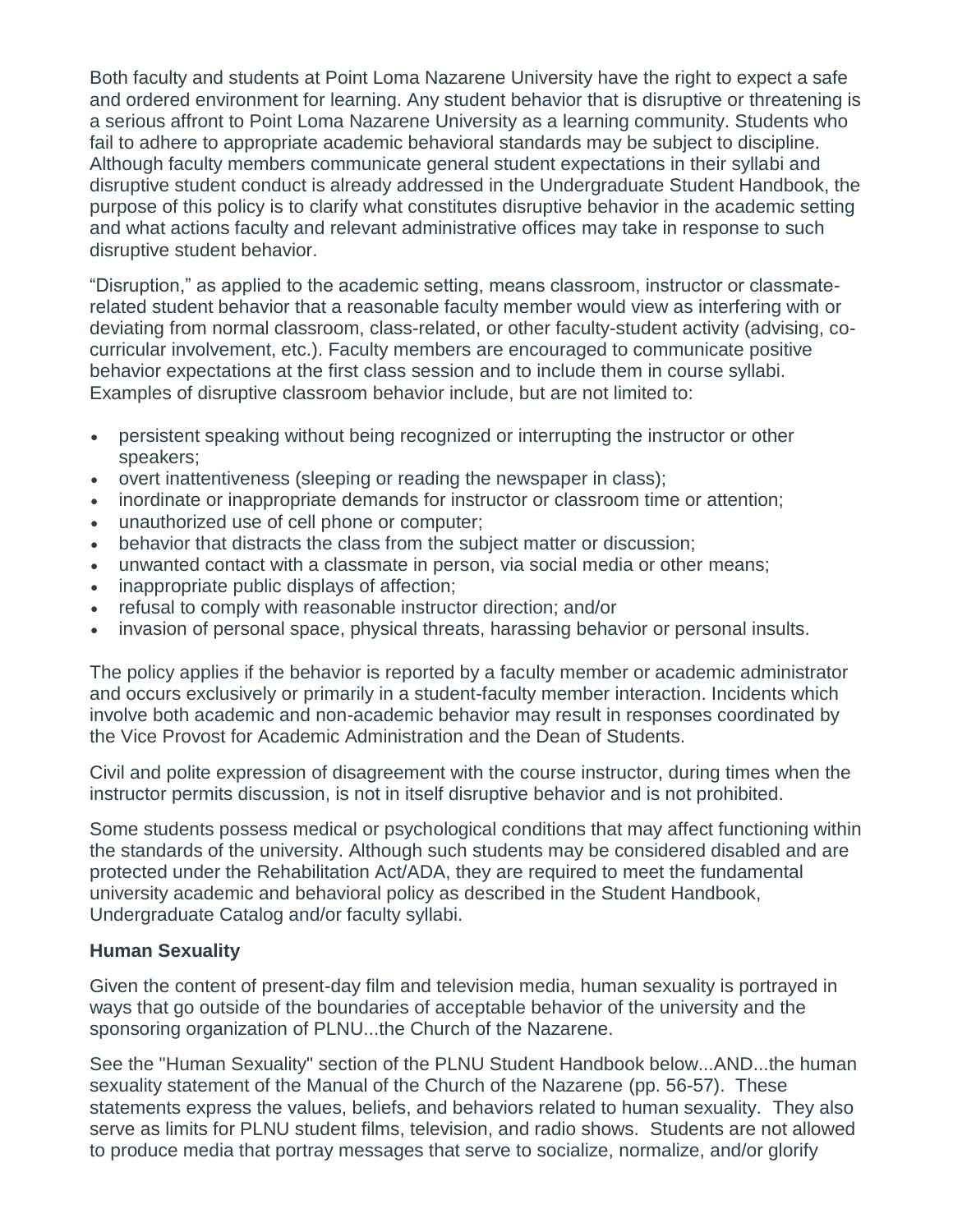human sexuality that goes beyond the parameters included in these documents. Therefore, students are not allowed to produce such programs in PLNU media communication courses.

## **PLNU Handbook, 2019: HUMAN SEXUALITY**

PLNU affirms the view of the Church of the Nazarene that human sexuality is one expression of holiness and beauty that God the Creator intended. Because all human beings are created in the image of God, they are of inestimable value and worth. As a result we believe that human sexuality is meant to include more than the sensual experience, and is a gift of God designed to reflect the whole of our physical and relational createdness. It is God's intention that in the sacramental union of marriage a man and woman may experience the joy and pleasure of sexual intimacy and from this act of intimate love new life may enter the world and into a covenantal community of care.

- Students are expected to abstain from sexual intimacy outside of heterosexual marriage.
- PLNU affirms that all human life, including life developing in the womb, is created by God in His image and is, therefore, to be nurtured, supported, and protected. A student, whether single or married, who becomes pregnant will receive grace-filled care and support within the PLNU community.
- PLNU seeks to be a community where lesbian, gay, bisexual, transgender and intersex persons are treated with dignity, grace, and holy love in the Spirit of Christ. We recognize the complexity of current issues related to same-sex attraction, same-sex marriage, and gender identity. The university desires to faithfully care for all students while engaging these conversations with respect, care, humility, courage, and discernment.
- A student (or potential student) who needs assistance with matters related to gender identity (such as gender dysphoria, sexually ambiguous birth, legally altered birth documentation) is invited to discuss these concerns with the Associate Dean of Student Success and Wellness, who will provide support, care, and assistance in accessing university resources.
- Residential Life housing assignments, intercollegiate athletic team assignments, use of single gender restrooms, and locker rooms are consistent with one's assigned sex at birth.
- Developing a holistic Christian sexual ethic during the years of young adulthood is both challenging and rewarding. PLNU is a vital Christian community of Wesleyan heritage committed to helping our students develop and live out a holistic Christian sexual ethic while part of this community.

## **"Human Sexuality," Manual: Church of the Nazarene (2013-2017)**

#### D. Human Sexuality

32. The Church of the Nazarene views human sexuality as one expression of the holiness and beauty that God the Creator intended for His creation. It is one of the ways by which the covenant between a husband and a wife is sealed and expressed. Christians are to understand that in marriage human sexuality can and ought to be sanctified by God. Human sexuality achieves fulfillment only as a sign of comprehensive love and loyalty. Christian husbands and wives should view sexuality as a part of their much larger commitment to one another and to Christ from whom the meaning of life is drawn.

The Christian home should serve as a setting for teaching children the sacred character of human sexuality and for showing them how its meaning is fulfilled in the context of love, fidelity, and patience.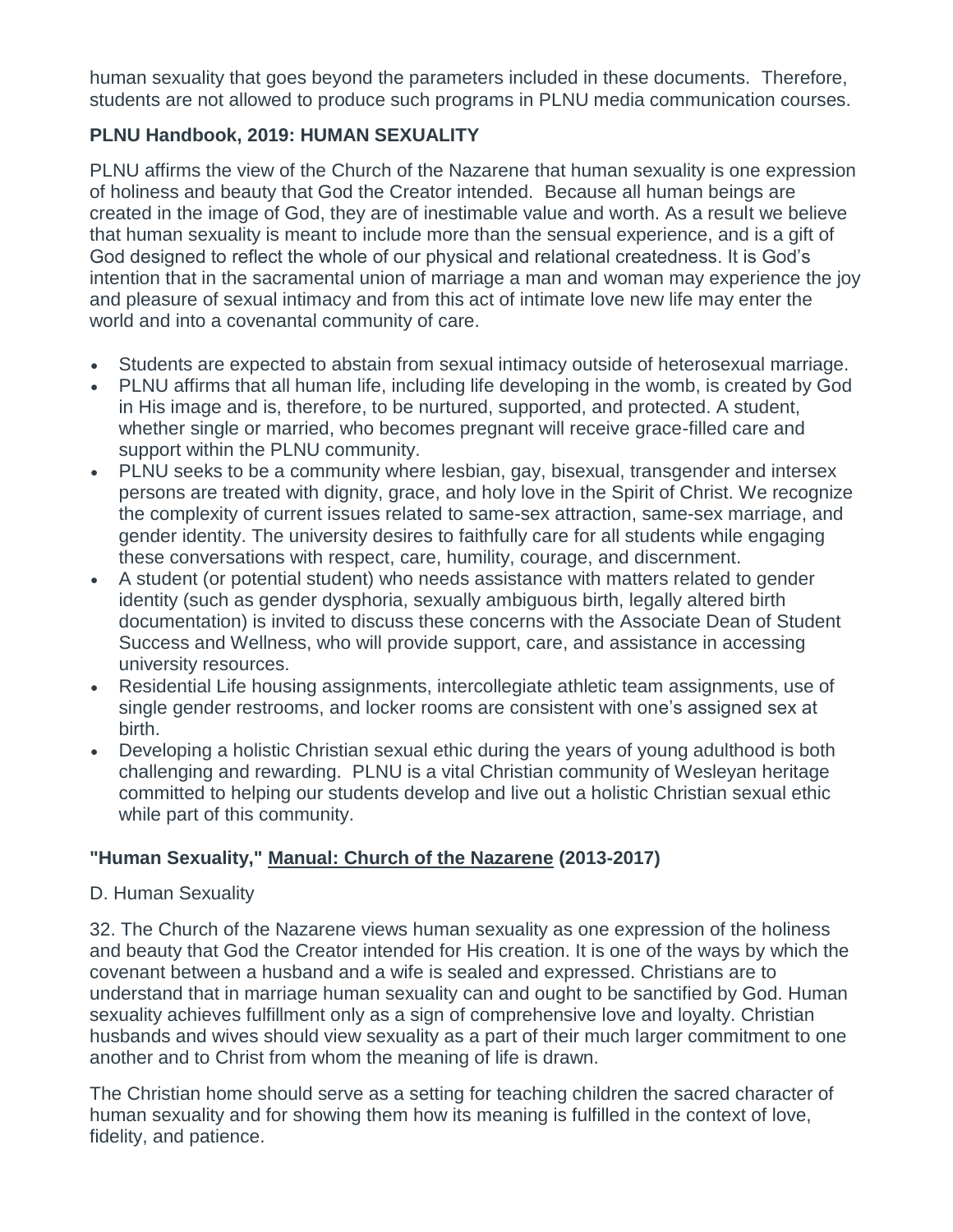Our ministers and Christian educators should state clearly the Christian understanding of human sexuality, urging Christians to celebrate its rightful excellence, and rigorously to guard against its betrayal and distortion.

Sexuality misses its purpose when treated as an end in itself or when cheapened by using another person to satisfy pornographic and perverted sexual interests. We view all forms of sexual intimacy that occur outside the covenant of heterosexual marriage as sinful distortions of the holiness and beauty God intended for it.

Homosexuality is one means by which human sexuality is perverted. We recognize the depth of the perversion that leads to homosexual acts but affirm the biblical position that such acts are sinful and subject to the wrath of God. We believe the grace of God sufficient to overcome the practice of homosexuality (1 Corinthians 6:9-11). We deplore any action or statement that would seem to imply compatibility between Christian morality and the practice of homosexuality. We urge clear preaching and teaching concerning Bible standards of sexual morality.

(Genesis 1:27; 19:1-25; Leviticus 20:13; Romans 1:26-27; 1 Corinthians 6:9-11; 1 Timothy 1:8-10)

#### **PLNU Copyright Policy**

Point Loma Nazarene University, as a non-profit educational institution, is entitled by law to use materials protected by the US Copyright Act for classroom education. Any use of those materials outside the class may violate the law.

**PLNU Academic Accommodations Policy**

While all students are expected to meet the minimum standards for completion of this course as established by the instructor, students with disabilities may require academic adjustments, modifications or auxiliary aids/services. At Point Loma Nazarene University (PLNU), these students are requested to register with the Disability Resource Center (DRC), located in the Bond Academic Center. [\(DRC@pointloma.eduo](mailto:DRC@pointloma.edu)r 619-849-2486). The DRC's policies and procedures for assisting such students in the development of an appropriate academic adjustment plan (AP) allows PLNU to comply with Section 504 of the Rehabilitation Act and the Americans with Disabilities Act. Section 504 (a) prohibits discrimination against students with special needs and guarantees all qualified students equal access to and benefits of PLNU programs and activities. After the student files the required documentation, the DRC, in conjunction with the student, will develop an AP to meet that student's specific learning needs. The DRC will thereafter email the student's AP to all faculty who teach courses in which the student is enrolled each semester. The AP must be implemented in all such courses.

If students do not wish to avail themselves of some or all of the elements of their AP in a particular course, it is the responsibility of those students to notify their professor in that course. PLNU highly recommends that DRC students speak with their professors during the first two weeks of each semester about the applicability of their AP in that particular course and/or if they do not desire to take advantage of some or all of the elements of their AP in that course.

**PLNU Campus Computer Network/Usage Policy**